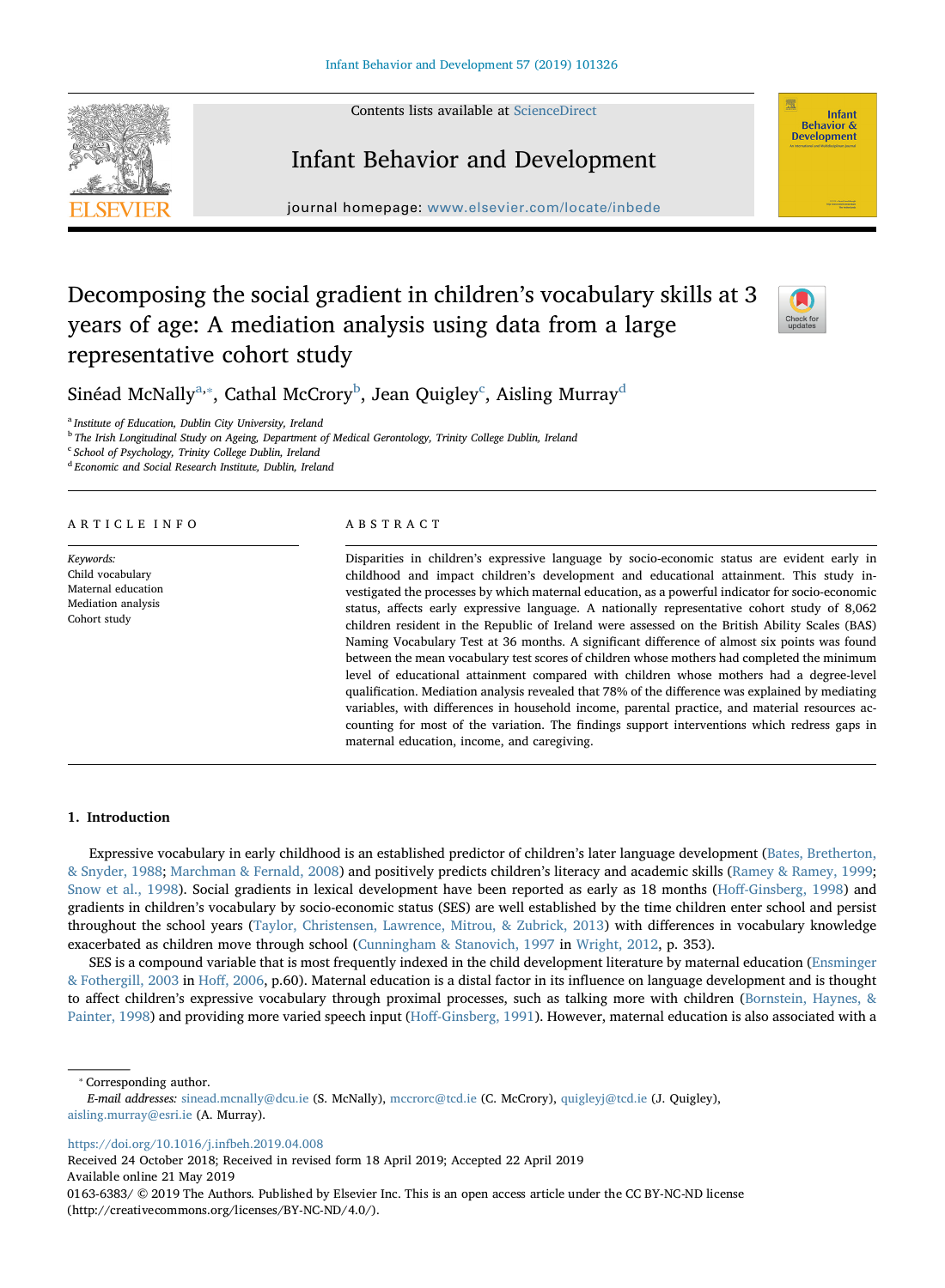broad range of health and caregiving practices that are in turn associated with children's cognitive development ([Aizer & Currie,](#page-11-8) [2014\)](#page-11-8). To the best of our knowledge, no study has yet examined whether maternal education affects children's vocabulary through factors in early development such as mothers' health behaviours during pregnancy (e.g. smoking) and after birth (e.g. breastfeeding), while also accounting for established predictors of vocabulary development such as book reading. This paper presents a mediation analysis of cohort data to examine (1) the relationship between maternal education, measured at baseline (9 months) and children's vocabulary at 36 months of age and the potential role in this relationship of early maternal characteristics and behaviours known to be structured by maternal education while (2) accounting for established predictors of vocabulary such as socio-demographic indicators and caregiving practices.

#### 1.1. Maternal education, health behaviours and language development

Low levels of maternal education are associated with a host of health compromising behaviours that are deleterious to child development ([Aizer & Currie, 2014](#page-11-8)) and may plausibly impact upon the child's language development through both direct and indirect pathways. For example, pregnancy planning is structured by maternal education and is a strong predictor of maternal investment in the child [\(McCrory & McNally, 2013\)](#page-12-4): an intended pregnancy is associated with improved diet and supplementation during pregnancy ([Fowles, 2002;](#page-11-9) [McNally & Bourke, 2012\)](#page-12-5), not smoking during pregnancy ([Agrawal et al., 2010;](#page-11-10) [Graham & Der,](#page-11-11) [1999\)](#page-11-11), and not binge drinking during pregnancy [\(Sayal et al., 2014](#page-12-6)). Each of these health behaviours has been linked to children's academic achievement in later life: for example, smoking is known to be toxic to foetal development, and has been linked with reduced academic achievement in later life (Cliff[ord, Lang, & Chen, 2012\)](#page-11-12), and alcohol consumption at high concentrations is associated with Fetal Alcohol Syndrome (FAS) and impaired language skills ([Church, Eldis, Blakley, & Bawle, 1997](#page-11-13)).

Lower maternal education is associated with higher risk of premature birth and low birth-weight, both of which have been associated with impaired cognitive development ([Linsell, Malouf, Morris, Kurinczuk, & Marlow, 2015;](#page-11-14) [Reidy, 2013\)](#page-12-7). Further, there is evidence that socio-economic status may explain differences in expressive language between pre-term and full-term children at four years of age. [Foster-Cohen, Friesen, Champion, and Woodward, \(2010\)](#page-11-15) demonstrated that SES variables explained a notable portion of the variance in receptive and expressive language scores between preterm ( $\leq$  33 weeks' gestational age [GA]) and full-term children at age four years ([Foster-Cohen et al., 2010\)](#page-11-15). Maternal education is also positively associated with the decision to breastfeed, and there is a large literature suggesting that breastfeeding promotes cognitive development independently of other covariates (e.g., [Anderson, Johnstone, & Remley, 1999;](#page-11-16) [McCrory & Layte, 2012;](#page-12-8) [McCrory & Murray, 2013\)](#page-12-9).

#### 1.2. Maternal education, socio-economic status and language development

Maternal education is correlated with higher occupational position, and higher incomes, which may promote children's language development by providing access to resources (Hoff[, 2003](#page-11-17)). Family income is an early source of inequality in relation to children's cognitive outcomes, with income making the strongest impact in infancy through to four years of age [\(Mollborn, Lawrence, & James-](#page-12-10)[Hawkins, 2014\)](#page-12-10). Income directly determines the quality of childhood nutritional exposures [\(Fowles, Hendricks, & Walker, 2005\)](#page-11-18), the quality of housing, and access to learning supports and material resources in the home, all of which have been shown to have a beneficial effect on children's educational attainment [\(Dahl & Lochner, 2012\)](#page-11-19).

Higher educated mothers are typically older giving birth, and older mothers are more likely to engage in the types of linguistic practices associated with enhanced language in early childhood (Hoff[, 2003](#page-11-17)). Three and four-year-olds of older mothers have been found to score significantly higher on the British Ability Scales (II) Naming Vocabulary measure in a large cohort sample, even after controlling for a range of child and family characteristics (Sutcliff[e, Barnes, Belsky, Gardiner, & Melhuish, 2012\)](#page-12-11). However, even when mothers were matched on education, one study found that adolescent mothers with an average age of 15 years were more likely to engage in the types of linguistic practices associated with low maternal education (e.g. speaking less, and producing fewer utterances in joint attention) than young adult mothers with an average age of 23 years ([Culp, Osofsky, & O](#page-11-20)'Brien, 1996, in [Ho](#page-11-17)ff, [2003](#page-11-17) p.66). Finally, higher educated mothers are more likely to be in long-term stable relationships. The presence of a partner in the home predicts better cognitive outcomes for young children [\(Duursma, Pan, & Raikes, 2008\)](#page-11-21) and may influence language development through educational capital ([Amato, 1998](#page-11-22)), improved access to financial resources [\(Booth & Crouter, 1998](#page-11-23)) and quality father-child interactions ([Gavin et al., 2002](#page-11-24)).

#### 1.3. Maternal education, caregiving environment and language development

Maternal education is associated with better quality language input and more didactic behaviours such as talking ([Hart & Risley,](#page-11-25) [1995;](#page-11-25) Hoff[-Ginsberg, 1991](#page-11-7)) and reading [\(Augustine, Cavanagh, & Crosnoe, 2009](#page-11-26); Dickinson, Griffith, Golinkoff[, & Hirsh-Pasek, 2012](#page-11-27)) to the child. As such, maternal education may be conceptualised as 'an important determinant of the quality of the child's learning environment' ([Magnuson, Sexton, Davis-Kean, & Huston, 2009,](#page-11-28) p. 321). Independently of other socio-demographic variables, maternal education potentially confers an advantage by allowing mothers to draw on various forms of capital including: (1) human capital which can be thought of as 'skills, knowledge and capabilities that contribute to productivity […] and is often equated to educational attainment' [\(Harding, Morris, & Hughes, 2015](#page-11-29), p. 64); (2) cultural capital, defined as preferences and behaviours relevant for educational attainment; and (3) social capital, which is a mother's set of networks and resources that can be used to support educational endeavours and attainment (see [Harding et al., 2015,](#page-11-29) for an in-depth discussion of the processes by which these forms of capital may be harnessed by higher educated mothers to children's advantage when accessing and navigating educational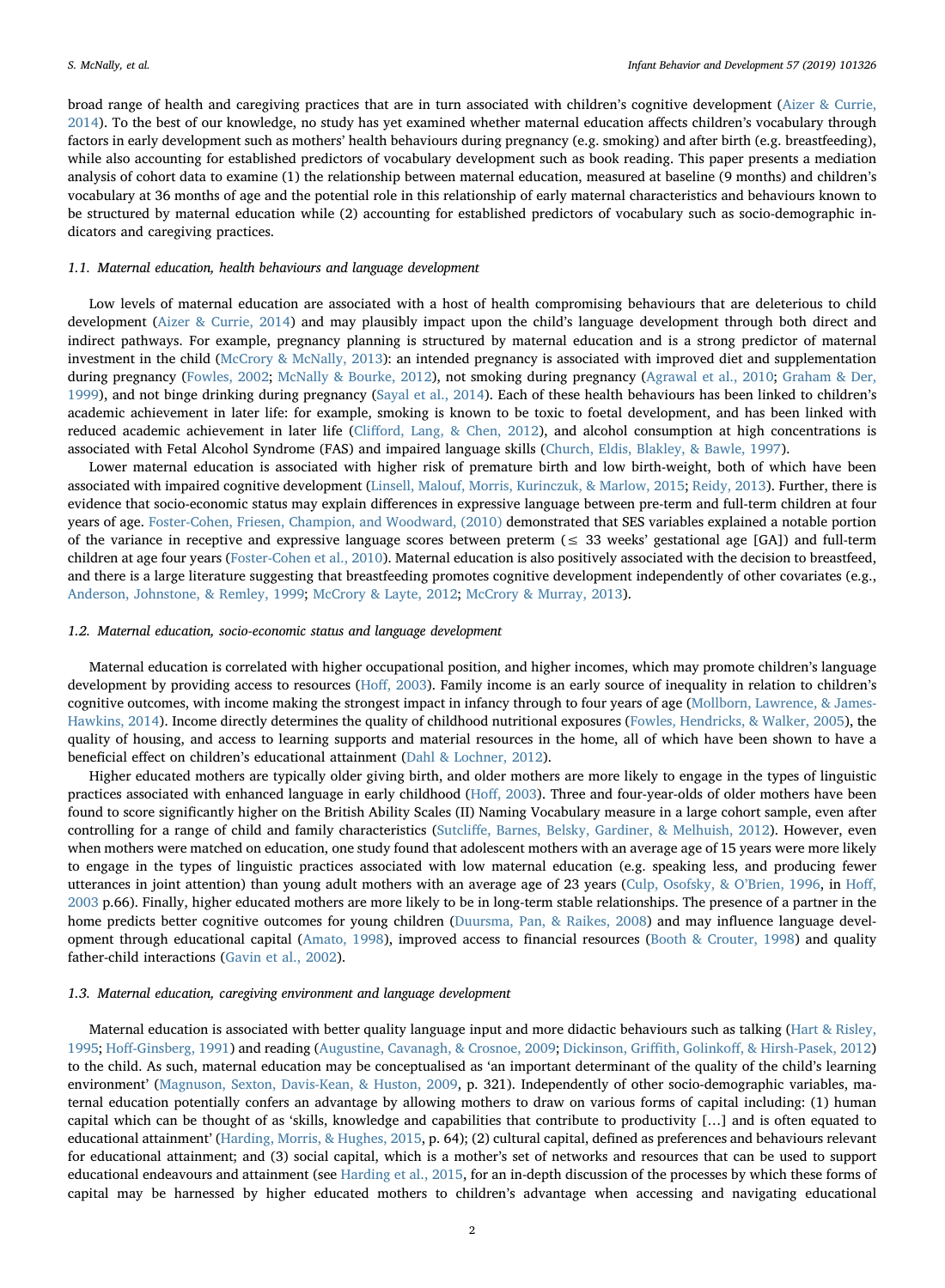institutions). Books and book reading may provide particularly powerful mechanisms for increasing vocabulary in early childhood through the provision of rich vocabularies and new content as well as opportunities to frequently repeat and talk about new words ([DeTemple & Snow, 2003](#page-11-30)), and books in the household may reflect a 'scholarly culture' of intrinsically rewarding interactions with books that have a long-term impact on children's educational attainment [\(Evans, Kelley, Sikora, & Treiman, 2010](#page-11-31), p. 172).

Higher maternal education is also associated with increased use of childcare, an outcome of being more likely to work in employment outside the home [\(McGinnity, Murray, & McNally, 2013\)](#page-12-12). Experience of quality non-parental childcare in early childhood is associated with positive gains in language outcomes [\(NICHD Early Child Care Research Network, 2000;](#page-12-13) [Vernon-Feagans, Bratsch-](#page-12-14)[Hines, & The Family Life Project Key Investigators, 2013](#page-12-14)) and there is evidence that children of higher educated mothers experience higher quality childcare ([DeMarco, Crouter, Vernon-Feagons, & Family life Project Key Investigators, 2009\)](#page-11-32).

To investigate the potential role of each of these sets of variables, which as the literature suggests are highly structured by maternal education and which have been linked to children's cognitive development, in children's vocabulary development at 36 months, we conducted the following mediation analysis of the pathways linking education (our proxy marker of SES) and vocabulary development at 36 months of age using data from the infant cohort of the Growing Up in Ireland (GUI) study.

# 2. Method

# 2.1. Participants

This study used archived data from two waves of the Growing Up in Ireland (GUI) Infant Cohort, a nationally representative longitudinal study of children in Ireland. Data on the health and development of the children, and a wide range of socio-demographic information about their family circumstances, were collected through interviews with the children's primary caregivers at nine months ( $n = 11,134$ ) and at three years ( $n = 9793$ ) of age. Nearly all of the primary caregivers were the biological mother of the child. Interviews with primary caregivers were conducted by trained interviewers in the children's homes from 2008 to 2009 and from 2010 to 2011. Most questions were asked during a face-to-face interview but sensitive questions were self-completed by the primary caregiver.

The sample was randomly selected using the Child Benefit Register (CBR) as a sampling frame. Child benefit is a universal welfare entitlement in Ireland and has almost full coverage of all children resident in the Republic of Ireland at the time of the study. A total of 41,185 infants were registered as having been born between 1<sup>st</sup> December 2007 and 30<sup>th</sup> June 2008. Children eligible for inclusion in the study were sampled over this seven-month reference period. The sampling fraction for the study is approximately 1/4 of all infant births occurring in Ireland during this time period. The sample was selected on a payee systematic basis, pre-stratifying by marital status, county of residence, nationality and number of children in the claim. The samples for each of the seven months of fieldwork were selected independently from each relevant tranche of the CBR. A simple systematic selection procedure based on a random start and constant sampling fraction was used ([Williams, Greene, McNally, Murray, & Quail, 2010\)](#page-12-15). The data were reweighted prior to analysis using inverse probability weights to compensate for any imbalances in the sample as compared with the overall population using two sources: the 2006 Census of Population and the total number of births ( $n = 73,662$ ) recorded on the CBR during the 2008 calendar year. Further information concerning sample selection and statistical re-weighting of the sample is available elsewhere ([Quail, Williams, McCrory, Murray, & Thornton, 2011\)](#page-12-16). Written informed consent was obtained from the child's primary caregiver at each wave of the study. Materials and procedures for GUI were reviewed and approved by a Research Ethics Committee.

# 2.2. Materials and procedures

#### 2.2.1. Language outcome variable

The Naming Vocabulary test from the British Abilities Scales II (Early Years) was used as the outcome measure in this study ([Elliott, Smith, & McCulloch, 1997\)](#page-11-33). The test represents a measure of expressive English language vocabulary. Children completed this measure in the home when they were three years of age. Trained survey interviewers administered the test having received formal instruction from a Level B qualified psychologist. In this test, the child was shown pictures of everyday objects and asked to name the object. The interviewer presented all items up to a decision point, beyond which children only proceeded if they had fewer than three failures on all items administered up to that point. The test also had an 'alternative stopping point' whereby the interviewer stopped the test if the child got five consecutive items incorrect. Raw scores from the test (i.e. the number of items correctly named) were transformed into an ability score which indicates both the raw score and the difficulty of the items being administered and subsequently into a t-score which are standardised scores based on the child's age and which were calculated using tables provided by the test publishers. The t-scores constitute the unit of analysis in this paper.

The test was administered in English so only answers given in English were acceptable. Children did not complete the vocabulary assessment if the Primary Caregiver felt that the child would be unable to reasonably attempt the test due to insufficient English or a specific learning disability. Interviewers were instructed not to penalise children for difficulty with pronunciation.

The BAS (II) Naming Vocabulary test has been used in similar circumstances by other cohort studies including the Millennium Cohort Study and Growing Up in Scotland, and was extensively piloted before its use in Growing Up in Ireland (GUI) ([Murray,](#page-12-17) [McCrory, & Williams, 2014](#page-12-17)). The test authors ([Elliott et al., 1997\)](#page-11-33) report internal reliability of .86 for the Naming Vocabulary scale at ages 3:0 – 3:5 years. They also report a correlation of .68 with the Verbal IQ score on the Wechsler Preschool and Primary Scale of Intelligence – Revised [\(Wechsler, 1989](#page-12-18)) based on a sample of children aged between 3:6 and 5:10 years [\(Elliott et al., 1997](#page-11-33)).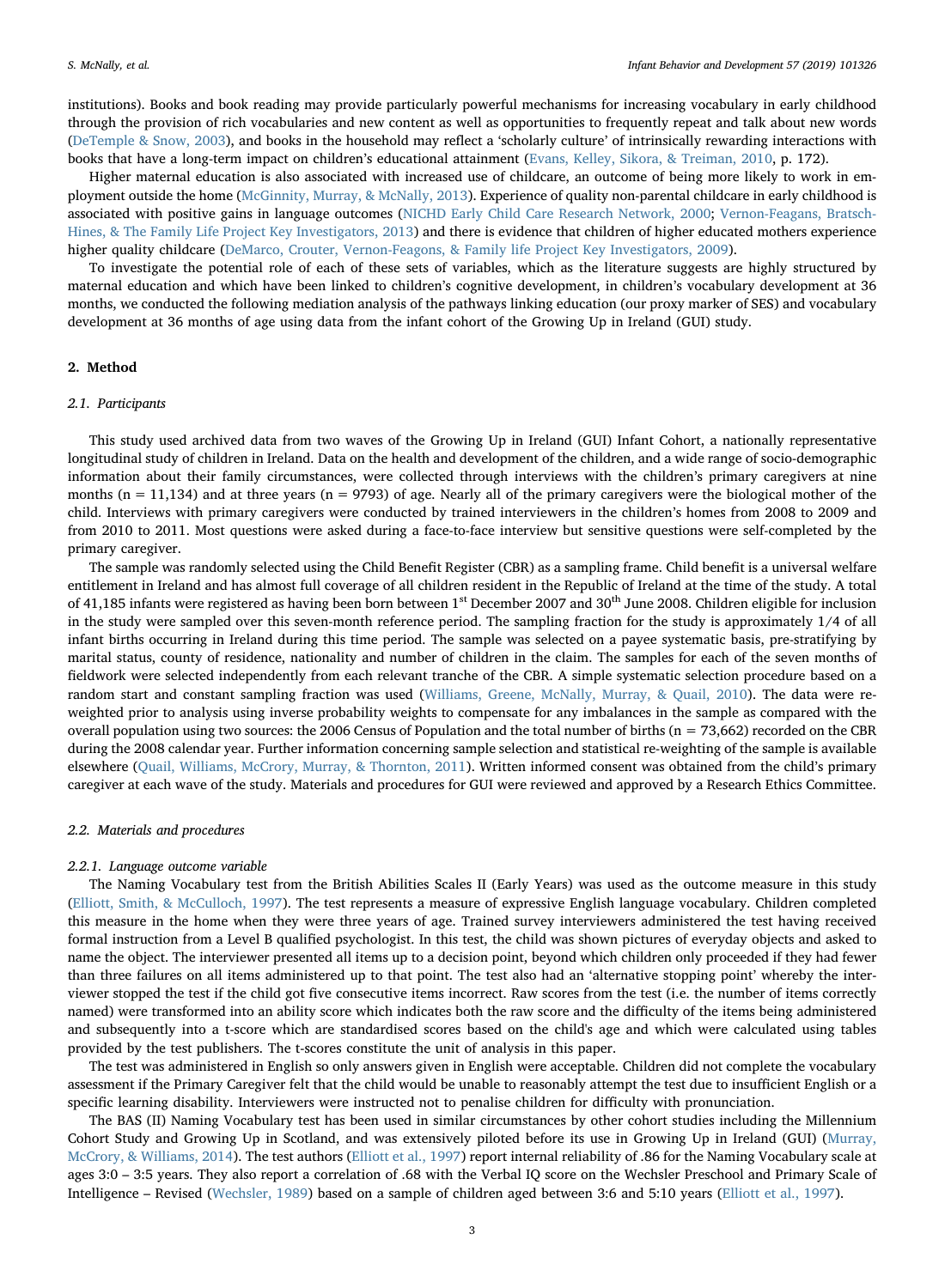# 2.2.2. Primary explanatory variable

Maternal education: Mothers reported their highest level of educational attainment at the wave one sweep of data collection. An original list of 13 levels ranging from 'no formal education' to 'Doctorate' was reduced to four categories as follows: lower secondlevel or less (a maximum of 11 years of formal education), higher second-level (13 to 14 years of formal education), certificate/ diploma (14 to 15 years of formal education), degree or postgraduate (a minimum of 16 years of formal education).

# 2.2.3. Mediating variables

A variable was considered a potential mediator if it was independently associated with the BAS vocabulary score and was structured by maternal educational status. Mediating variables were categorised as belonging to one of three possible pathways as evidenced by the literature.

(1) Early maternal investment, health behaviours and perinatal outcomes. This was a categorical question about whether the pregnancy was planned. Answer options included 'planned at that time', 'earlier or later than intended' (grouped together as 'mistimed'), 'ambivalent', and 'unwanted' (at that time). Number of biological children at the time of study child's birth (wave 1): Parity was recorded as the number of previous live births. Retrospectively recalled information on whether the primary caregiver smoked or drank alcohol at any time during her pregnancy were ascertained at nine months of age and are represented as dichotomous (yes/ no) variables in the analysis.

Primary caregivers were asked to recall the number of weeks of pregnancy at which the study child was born. Responses were categorised as before 32 weeks of gestation, between 32 and 35 weeks of gestation, or after 36 or more weeks of gestation. The child's birth weight was reported by the primary caregiver at the 9-month interview. The weight in grammes was standardised with a mean of zero and a standard deviation of one before inclusion in the model. Several questions about duration and exclusivity of breastfeeding were asked in the main questionnaire. One categorical question, 'was the baby ever breastfed?' was selected for this analysis and is represented as a dichotomous yes/no variable. A binary variable was used in the analysis because the number of contrasts would potentially be very large if three categories of breastfeeding duration were included (never, complementary, exclusive) by four educational levels in the analysis.

- (2) Socio-demographic Characteristics. The family's total household net income (i.e. income from all sources and all household members, net of the statutory deductions of income tax and social insurance contributions). Income was positively skewed so we transformed this variable to the natural log for use in the analysis. The mother's age in years at the time of the 9-month interview was used as a continuous variable. A dichotomous variable indicating whether the child's Primary Caregiver had a spouse or partner resident in the household.
- (3) Caregiving Environment. At nine months, primary caregivers were asked how often they talked to the infant while busy doing other things such as housework. The original five categories ranged from 'never' to 'always' but 'never' and 'rarely' were combined for this analysis due to low cell numbers. At nine months, primary caregivers also reported on whether the child was in any regular non-parental care (including care by relatives, non-relatives such as childminders, or centre-based care). Use of childcare when the study child was nine months of age is represented as a dichotomous (yes/no) variable in the model. While detailed information with respect to childcare was collected as part of the GUI study (e.g. the age at which the child commenced childcare, the type of childcare provider, the number of days per week that the child spent in childcare, and the cost of childcare) there was no measure of the quality of childcare which is arguably the most important factor. As available variables are not a sufficient proxy for quality of childcare experiences, a binary variable was created to indicate simply whether the child was in childcare or not at nine months.

Primary caregivers reported the number of children's books available to the child in their home at 36 months using a five-point ordinal scale ranging from 'none' to 'more than 30′ books. The last two categories were collapsed to create a four level variable: none/ less than 10, 10–20, 21–30, more than 30 books. Finally, primary caregivers were asked how many days per week (0–7) someone at home (not necessarily a parent) read to the child at 36 months.

# 2.3. Statistical analysis plan

All analyses were undertaken in STATA 14.0. Complete case analysis was used which reduced the effective sample size to 8062 cases. The basic characteristics of the sample are described using survey weighted means and standard deviations, medians and interquartile range, or proportions for each of the variables as appropriate.

The independent association of each of the covariates with performance on the BAS vocabulary test was estimated using ordinary least squares regression. Anova one-way tests for continuous variables, Kruskall-Wallis tests for median data, and an extension of the Wilcoxon rank sum test for binary/categorical variables ([Cuzick, 1985\)](#page-11-34) were used to determine whether the potential mediating variables were structured according to maternal educational status (i.e. test for linear trend across ordinal categories of education).

Mediation analysis was undertaken using the Karlson, Holm and Breen (KHB) module which was implemented using Stata Version 14.0. It is a powerful analytical tool that provides a decomposition of the effects of both continuous and discrete variables, and provides analytically derived statistical tests for determining the significance of putative mediating variables.

The outputs from the analyses are interpreted as follows. The reduced model describes the estimated effect of maternal education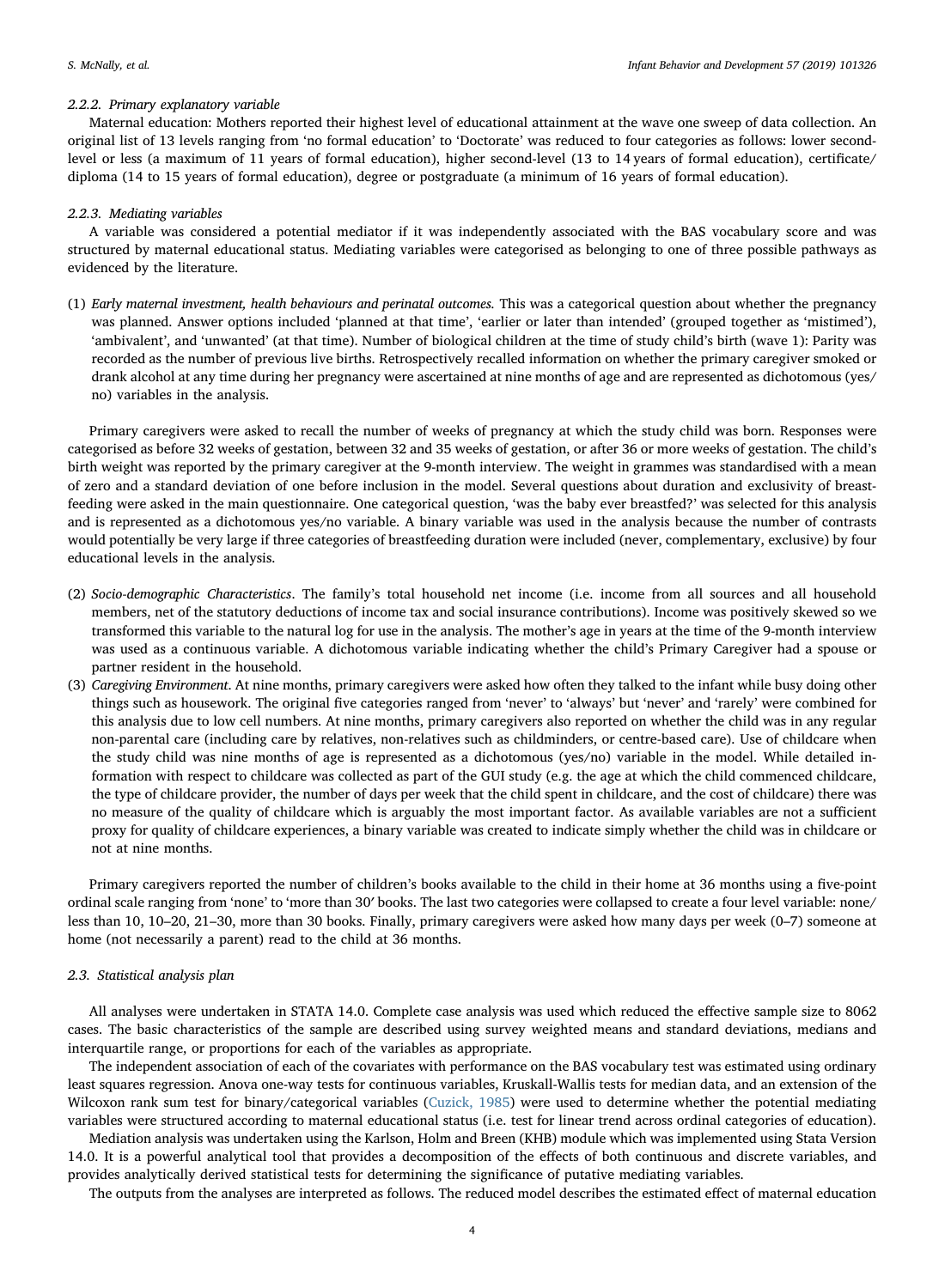# <span id="page-4-0"></span>Table 1

Baseline Characteristics of the Sample (n = 8062).

|                                          |                                     | Wgt % or<br>mean (SD)            | Unweighted n |
|------------------------------------------|-------------------------------------|----------------------------------|--------------|
| <b>BAS</b>                               | Vocabulary score                    | 51.1 (12.57)                     | 8062         |
| Sex                                      | Girl                                | 48.8%                            | 3983/8062    |
| Native Language                          | English                             | 95.5%                            | 7630/8062    |
| <b>PCG Education</b>                     | Lower secondary or less             | 16.5%                            | 839          |
|                                          | Leaving cert or equiv.              | 32.9%                            | 2510         |
|                                          | Diploma/certificate                 | 20.4%                            | 1646         |
|                                          | Degree/Postgrad                     | 30.2%                            | 3067         |
| <b>Pregnancy Planning Status</b>         | Planned                             | 59.7%                            | 4885         |
|                                          | Mistimed                            | 22.8%                            | 1859         |
|                                          | Unwanted                            | 10.2%                            | 744          |
|                                          | Ambivalent                          | 7.2%                             | 574          |
| Smoking                                  | Smoked during pregnancy             | 18.6%                            | 1326/8062    |
| Drinking                                 | Alcohol during pregnancy            | 21.1%                            | 1779/8062    |
| <b>Gestational</b> age                   | Born after 36 wks                   | 95.9%                            | 7738         |
|                                          | Born 32-35 wks                      | 3.3%                             | 258          |
|                                          | Born $<$ 32 wks                     | 0.9%                             | 66           |
| Parity                                   | Number of previous live births      | $2.0$ [1.0, $3.0$ ] <sup>*</sup> | 8062         |
| <b>Birth weight</b>                      | Birth-weight (kgs)                  | 3.48(0.60)                       | 8062         |
| <b>Breastfed</b>                         | Mother ever breastfed               | 54.2%                            | 4775/8062    |
| PCG's age                                | Primary Caregiver's age (W1)        | 31.9 (5.40)                      | 8062         |
| Income $(\epsilon)$                      | Equivalised Median Household income | € 19,622                         | 8062         |
|                                          |                                     | [€12931, 28017] <sup>*</sup>     |              |
| <b>Partner status</b>                    | No resident partner                 | 13.3%                            | 817/8062     |
| Talks to infant while doing other things | Never/Rarely                        | 2.8%                             | 215          |
|                                          | <b>Sometimes</b>                    | 7.3%                             | 582          |
|                                          | Often                               | 23.5%                            | 1922         |
|                                          | Always                              | 66.4%                            | 5343         |
| <b>Reads to Child</b>                    | No. of days reads to child          | $7.0$ [4.0, $7.0$ ]              | 8062         |
| <b>Books at home</b>                     | Less than 10                        | 7.1%                             | 532          |
|                                          | 20-30                               | 19.2%                            | 1418         |
|                                          | 21-30                               | 18.6%                            | 1489         |
|                                          | $30 +$                              | 55.2%                            | 4623         |
| Childcare                                | In childcare (W1)                   | 41.1%                            | 3452/8062    |

<span id="page-4-1"></span>Median [Interquartile Range].

with no mediators in the model (i.e. total effect). The full model describes the estimated effect of maternal education with all mediators in the model (i.e. direct effect). The difference model is the estimated difference between these two models and represents the total indirect effect. A useful feature of the program is that it allows for the addition of variables to be controlled for in both the full and reduced models. In this analysis we include child sex and native language (a binary variable coded as English/non-English speaker) as control variables in all models.

The outputs include a table which describes the proportion of the difference explained by each constellation of mediating variables. The program also provides a decomposition analysis which indicates the proportion of the effect mediated by each of the variables and a statistical test for difference that is analogous to performing seemingly unrelated regression for each variable in the model and running a wald test to examine whether it leads to a significant change in the slope of the model relating maternal education to BAS vocabulary scores.

# 3. Results

[Table 1](#page-4-0) describes the baseline characteristics of the sample. The mean BAS vocabulary t-score at 3 years of age was 51.1  $(SD = 12.57)$  and the mean raw score was 17.56  $(SD = 5.11)$ . There was a substantial number of mothers within each of the broad educational groups: 17 percent had a lower secondary education or equivalent (i.e. less than high school), 33 percent had a leaving certificate (i.e. equivalent to high school diploma), 20 percent had undertaken some additional training to sub-degree level following completion of secondary education, while almost a third of the sample (30%) had an undergraduate or post-graduate degree.

[Table 2](#page-5-0) summarises how BAS vocabulary scores vary by maternal education. A clear social gradient was evident in the data: scores on the BAS vocabulary measure were positively correlated with the educational attainment of the mother. The mean score on the BAS test was 47.5 [95% CI = 46.6, 48.5] for children whose mothers' had completed the minimum level of educational attainment compared with a mean score of 53.3 [95% CI = 52.8, 53.8] for children whose mothers' had a degree level qualification or higher. [Table 2](#page-5-0) also shows how the array of potential mediating variables are structured by maternal education. For example, 46 percent [95% CI = 41.7, 49.4] of those with a lower secondary education planned their pregnancy compared with 69 percent [95%  $CI = 67.3, 70.9$  of those with a degree level qualification or higher. Similarly, 40 percent of those with a lower secondary education smoked during their pregnancy compared with 6 percent of those with a degree level qualification or equivalent.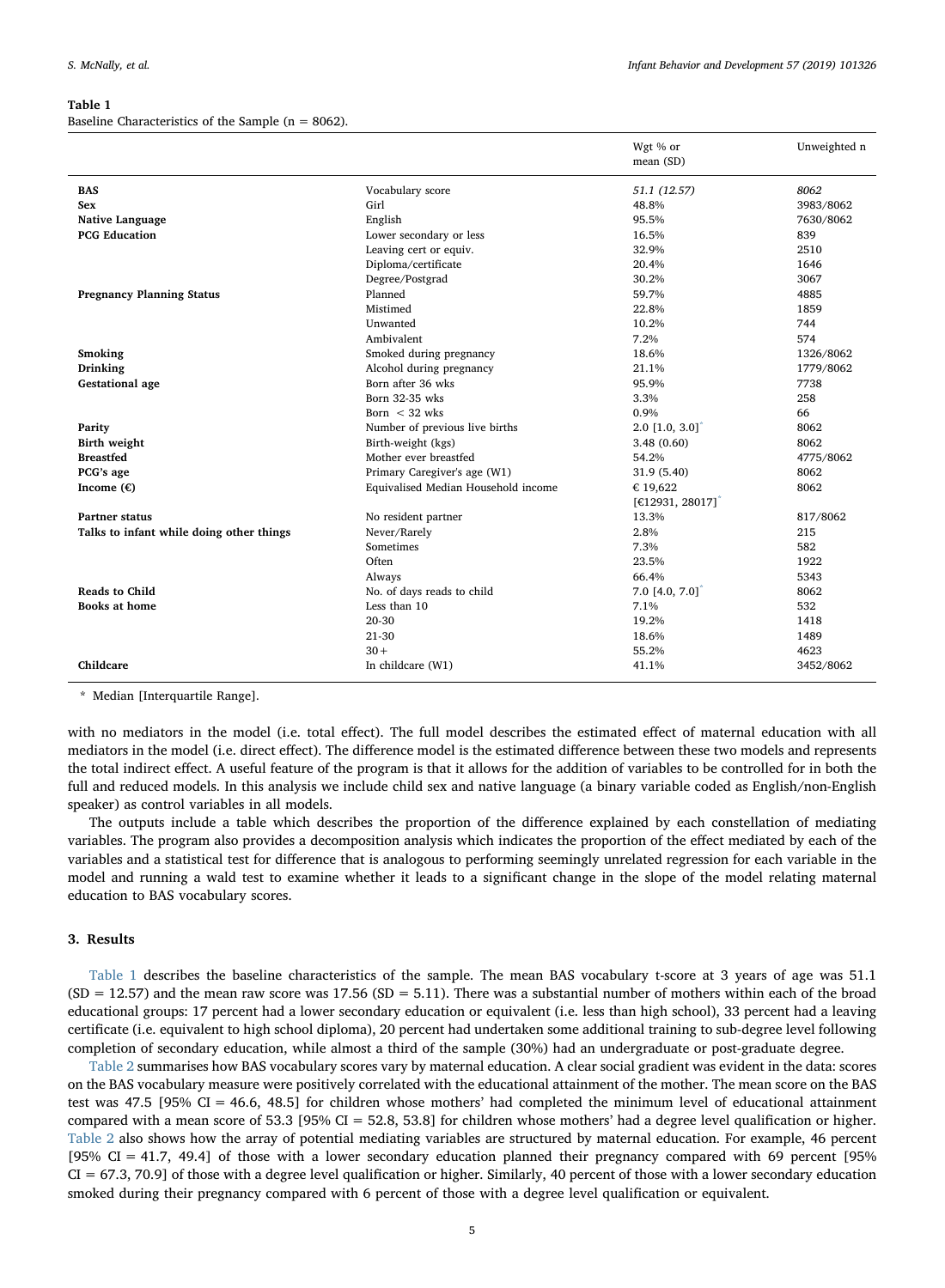## <span id="page-5-0"></span>Table 2

Variation in the Potential Mediating Variables across Levels of the Caregiver's Educational Attainment (n = 8062).

|                                             | Primary Caregiver's Highest Level of Educational Attainment (Wave 1) |                                            |                                                  |                                              |                       |
|---------------------------------------------|----------------------------------------------------------------------|--------------------------------------------|--------------------------------------------------|----------------------------------------------|-----------------------|
|                                             | Lower secondary or less<br>$(11 \text{ years})$                      | Upper secondary<br>$(13/14 \text{ years})$ | Diploma / Certificate<br>$(15/16 \text{ years})$ | Degree / Postgrad<br>$(17 \text{ years} + )$ | Test for linear trend |
| <b>Dependent Variable</b>                   |                                                                      |                                            |                                                  |                                              |                       |
| Vocabulary score                            | 47.5                                                                 | 50.2                                       | 52.2                                             | 53.3                                         | $(+) p < 0.001$       |
|                                             | [46.6, 48.5]                                                         | [49.6, 50.7]                               | [51.6, 52.8]                                     | [52.8, 53.8]                                 |                       |
| <b>Mediating Variables</b>                  |                                                                      |                                            |                                                  |                                              |                       |
| Planned pregnancy                           | 45.5%                                                                | 56.2%                                      | 63.0%                                            | 69.1%                                        | $(+) p < 0.001$       |
|                                             | [41.7, 49.4]                                                         | [53.9, 58.5]                               | [60.4, 65.6]                                     | [67.3, 70.9]                                 |                       |
| Smoked during pregnancy                     | 40.0%                                                                | 22.7%                                      | 13.0%                                            | 6.1%                                         | $(-)$ p < 0.001       |
|                                             | [36.3, 43.9]                                                         | [20.8, 24.7]                               | [11.2, 15.0]                                     | [5.2, 7.2]                                   |                       |
| Alcohol during pregnancy                    | 14.9%                                                                | 16.8%                                      | 22.8%                                            | 27.9%                                        | $(+)$ p < 0.001       |
|                                             | [12.4, 17.9]                                                         | [15.2, 18.7]                               | [20.7, 25.1]                                     | [26.2, 29.7]                                 |                       |
| Born after 36 wks gestation                 | 94.8%                                                                | 95.3%                                      | 96.4%                                            | 96.7%                                        | $(+)$ p < 0.001       |
|                                             | [92.3, 96.3]                                                         | [94.2, 96.1]                               | [95.3, 97.2]                                     | [95.8, 97.2]                                 |                       |
| Number of previous live births <sup>®</sup> | 2.0                                                                  | 2.0                                        | 2.0                                              | 2.0                                          | $(-)$ p < 0.001       |
|                                             | [1.0, 3.0]                                                           | [1.0, 3.0]                                 | [1.0, 2.0]                                       | [1.0, 2.0]                                   |                       |
| Birth-weight (kgs)                          | 3.39                                                                 | 3.47                                       | 3.50                                             | 3.54                                         | $(+)$ p < 0.001       |
|                                             | [3.34, 3.44]                                                         | [3.44, 3.50]                               | [3.47, 3.53]                                     | [3.51, 3.56]                                 |                       |
| <b>Breastfed</b>                            | 26.8%                                                                | 43.8%                                      | 59.1%                                            | 77.1%                                        | $(+) p < 0.001$       |
|                                             | [23.5, 30.4]                                                         | [41.5, 46.1]                               | [56.5, 61.7]                                     | [75.3, 78.7]                                 |                       |
| Mother's age <sup>®</sup>                   | 30.2                                                                 | 30.7                                       | 32.5                                             | 33.6                                         | $(+) p < 0.001$       |
|                                             | [29.7, 30.7]                                                         | [30.5, 31.0]                               | [32.2, 32.7]                                     | [33.4, 33.8]                                 |                       |
| Income $(\epsilon)^*$                       | 12,214                                                               | 16,426                                     | 21,654                                           | 27,181                                       | $(+)$ p < 0.001       |
|                                             | [9648, 16810]                                                        | [11593, 23517]                             | [15948, 28448]                                   | [20100, 36180]                               |                       |
| No resident partner                         | 30.8%                                                                | 17.4%                                      | 8.1%                                             | 2.9%                                         | $(-)$ p < 0.001       |
|                                             | [27.3, 34.7]                                                         | [15.5, 19.4]                               | [6.4, 10.1]                                      | [2.1, 3.9]                                   |                       |
| Talks to infant $=$ rarely/never            | 3.4%                                                                 | 3.7%                                       | 1.9%                                             | 2.2%                                         | $(-)$ p < 0.05        |
|                                             | [2.2, 5.1]                                                           | [2.9, 4.7]                                 | [1.3, 2.7]                                       | [1.7, 2.9]                                   |                       |
| No. of days reads to child <sup>*</sup>     | 5.0                                                                  | 7.0                                        | 7.0                                              | 7.0                                          | $(+)$ p < 0.001       |
|                                             | [3.0, 7.0]                                                           | [4.0, 7.0]                                 | [5.0, 7.0]                                       | [6.0, 7.0]                                   |                       |
| More than 30 children's books in the home   | 30.9%                                                                | 47.8%                                      | 61.3%                                            | 72.2%                                        | $(+) p < 0.001$       |
|                                             | [27.4, 34.6]                                                         | [45.5, 50.1]                               | [58.7, 63.8]                                     | [70.4, 74.0]                                 |                       |
| Regular childcare as infant                 | 25.0%                                                                | 35.6%                                      | 47.1%                                            | 52.2%                                        | $(+)$ p < 0.001       |
|                                             | [21.8, 28.6]                                                         | [33.4, 37.8]                               | [44.5, 49.7]                                     | [50.2, 54.2]                                 |                       |

 $(+)$  (-) – indicates whether the test for linear trend was positive or negative.

Figures in brackets represent the 95% confidence intervals.

<span id="page-5-1"></span>Median [Interquartile Range].

[Table 3](#page-6-0) describes the results of the decomposition analysis using the highest educational group as the reference category. In this section, only the difference in vocabulary scores between children at polarised ends of the maternal educational distribution are discussed, but results for all educational groups are presented in [Table 3.](#page-6-0) Children of mothers with a lower secondary education score 6.25 points lower on average (95% CI = -7.29, -5.21;  $p < 0.001$ ) compared with children whose mothers had a degree-level education. The initial difference was reduced by 1.32 points (i.e. 21% of the total effect) when adjusted for pregnancy intention, prenatal smoking, prenatal alcohol consumption, and maternal parity in model one.

[Table 4](#page-7-0) shows the proportion of the total effect that is explained by each of the mediators. In model one, maternal parity and unwanted pregnancy were significant mediators of the educational association with child vocabulary, reducing the total effect by 10.8 percent and 6.2 percent respectively. The educational differential was reduced by a further 0.45 points (cumulative proportion mediated = 28%) when adjusted additionally for gestational age, birth weight and breastfeeding in model two. Maternal parity (11%) and unwanted pregnancy (6%) continued to be significant mediators of the educational association in model 2 as was breastfeeding, which accounted for 7 percent of the total effect.

When socio-demographic factors were added in model three, the educational differential was reduced by a further 1.62 points (cumulative proportion mediated  $= 54\%$ ). Log Income was by far the biggest contributor, accounting for 24 percent of the total effect. Single parent status, maternal age and parity were also significant mediators of the educational association in model three. Pregnancy intention and breastfeeding by contrast were no longer significant mediators of the educational association. Further adjustment for caregiving environment variables in model four reduced the difference in BAS vocabulary scores between the highest and lowest educational groups to 1.38 points. That is, the set of mediating variables reduced the total effect of maternal education by a cumulative 78 percent across all four models. In this final model, 66 percent of the total effect of maternal education on BAS scores for the lowest compared with the highest educational grouping was accounted for by four variables: maternal parity (9%), income (17%), reading to children (16%) and number of children's books in the home (25%).

The reduction in the magnitude of the educational association at each stage of the analysis for each educational group relative to the reference category is shown in [Fig. 1](#page-9-0). It shows that there is no longer any significant difference in children's BAS scores when we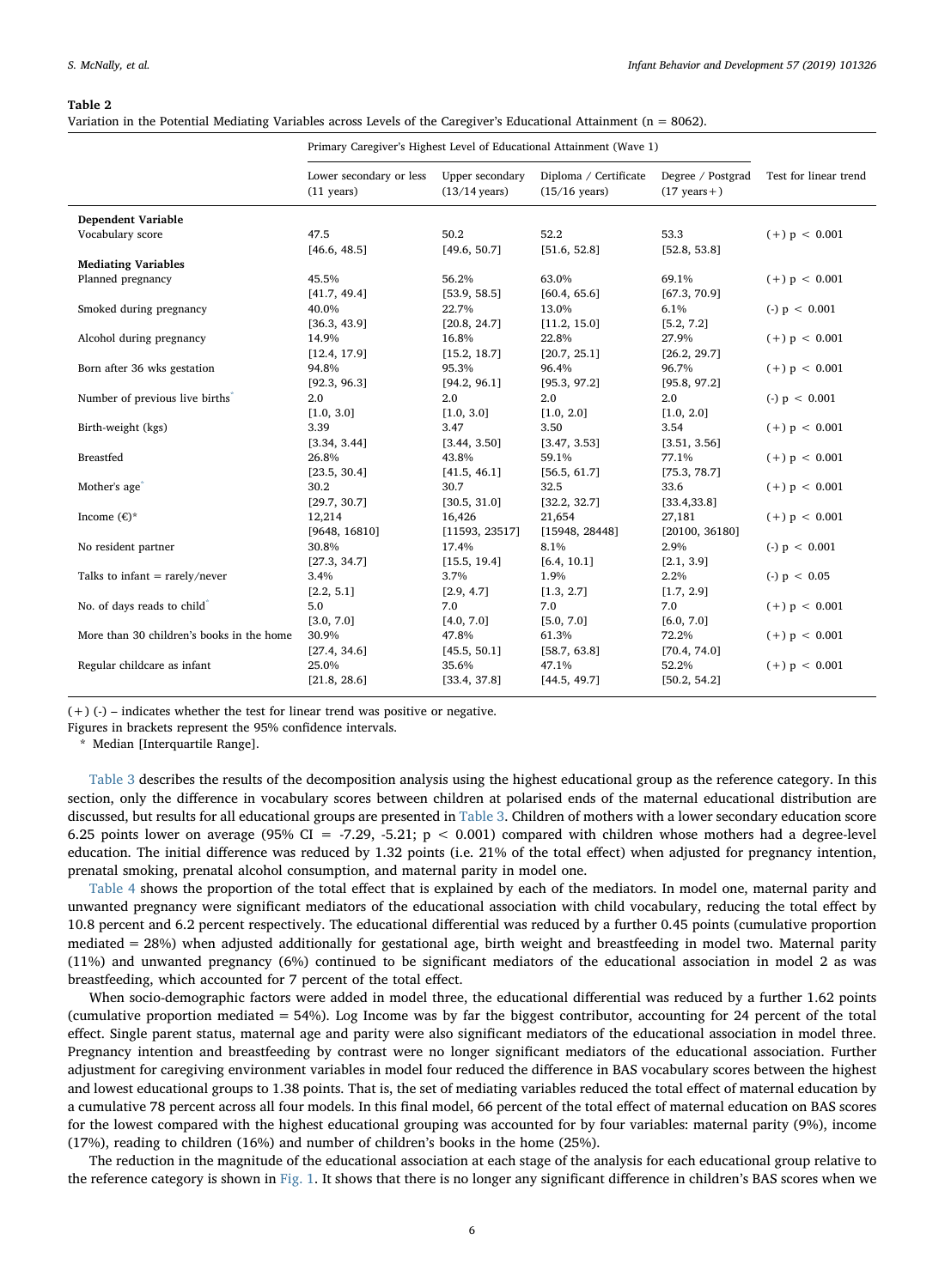#### <span id="page-6-0"></span>Table 3

Discrete Difference in Children's Vocabulary Scores by Maternal Educational Level in the Crude and Multivariable Adjusted Models and the Proportion of the Total Effect Mediated ( $n = 8062$ ).

|                        | Model 1<br>(Prenatal)  | Model 2<br>(Postnatal) | Model 3<br>(Socio-demographic) | Model 4<br>(Caregiving Environment) |
|------------------------|------------------------|------------------------|--------------------------------|-------------------------------------|
|                        |                        |                        |                                |                                     |
|                        | Coef.                  | Coef.                  | Coef.                          | Coef.                               |
| <b>Lower Secondary</b> |                        |                        |                                |                                     |
| Total effect           | $-6.25***$             | $-6.25***$             | $-6.25***$                     | $-6.25***$                          |
| Direct Effect          | $-4.93***$             | $-4.48$ <sup>***</sup> | $-2.85$ ***                    | $-1.38*$                            |
| Indirect Effect        | $-1.32$ ***            | $-1.77***$             | $-3.39***$                     | $-4.87***$                          |
| % Mediated             | 21.2%                  | 28.3%                  | 54.4%                          | 77.9%                               |
| <b>Upper Secondary</b> |                        |                        |                                |                                     |
| Total effect           | $-3.44$ <sup>***</sup> | $-3.44$ <sup>***</sup> | $-3.44***$                     | $-3.44$ ***                         |
| Direct Effect          | $-2.80***$             | $-2.52***$             | $-1.41***$                     | $-0.71$                             |
| <b>Indirect Effect</b> | $-0.65***$             | $-0.92***$             | $-2.02***$                     | $-2.73***$                          |
| % Mediated             | 18.7%                  | 26.7%                  | 58.9%                          | 79.4%                               |
| Diploma/Certificate    |                        |                        |                                |                                     |
| Total effect           | $-1.57***$             | $-1.57***$             | $-1.57***$                     | $-1.57***$                          |
| Direct Effect          | $-1.31$ ***            | $-1.14**$              | $-0.62$                        | $-0.33$                             |
| <b>Indirect Effect</b> | $-0.26**$              | $-0.43***$             | $-0.95***$                     | $-1.24$ ***                         |
| % Mediated             | 16.5%                  | 27.1%                  | 60.5%                          | 78.9%                               |

Significant at the 0.001 level; \*\* significant at the 0.01 level; \* significant at the 0.05 level.

Reference category = degree educated.

Total effect = Effect of Education adjusted for child sex, child's native language (i.e. crude model).

M1: Crude model + (smoked during pregnancy, drank alcohol during pregnancy, pregnancy intention, maternal parity).

M2: M1 + (gestational age, birth weight, breastfed).

M3: M2 +(log income, maternal age, single parent status).

M4: M3 + (in childcare, talks to child, reads to child, number of books in the home).

compared children of parents with upper secondary or non-degree level education with those who had a degree level education in model four. That is, our mediating variables are sufficient to account for the significant differences that existed in vocabulary scores between these educational groups. However, in the fully adjusted models, children from a lower secondary educational background still score significantly lower on the BAS compared with children of the tertiary educated  $[B = .1.38, CI = -2.60, -0.16; p < 0.05]$ , although the magnitude of the association is much attenuated.

# 4. Discussion

This study reports a substantial gap in children's vocabulary at 36 months by levels of maternal education: a difference of almost six points was found in vocabulary scores between children of the least and most highly educated mothers which amounts to a difference of approximately 2.5 words in the raw score metric. This early gap in vocabulary means that children whose mothers had low levels of education were significantly lagging behind children of higher educated mothers in their language ability even before the majority of children had entered pre-school.

This is in keeping with findings from the Millennium Cohort Study (MCS) in the United Kingdom which also used the BAS Naming Vocabulary test at 36 months and again at five years to measure expressive language. In a study to examine if preschool education can close socially structured gaps in early child vocabulary, [Becker \(2011\)](#page-11-35) found a significant gap in vocabulary at age three by parents' education, a gap which remained stable or even increased slightly by age five. While participation in early childhood education had a positive impact on the vocabulary development of children of lower educated parents, it did not narrow the gap and without early childhood education the gap widened further. In a study of 10,366 children in the Children of the National Longitudinal Survey of Youth 1979 (CNLSY) in the United States, socially structured gaps in receptive vocabulary persisted from age 3 years throughout formal schooling [\(Farkas & Beron, 2004\)](#page-11-36).

However, unlike other cohort studies which examine socio-economic effects on children's language development, this study included important early maternal characteristics which are known to be socially structured and are associated with cognitive development in a robust mediation analysis of the relationship between maternal education and children's vocabulary at 36 months. In total, 78 percent of the difference in vocabulary scores between children of mothers with a degree-level qualification and those with a lower second-level education could be explained by differences in family structure and resources, and the caregiving environment. In the final model, just four variables – family size, household income, reading to the child, and number of children's books in the household - remained significant mediators of the educational association, accounting for 66 percent of the total effect of maternal education on children's vocabulary scores.

Financial circumstances were a strong mediator of the effect of maternal education on children's vocabulary with income accounting for 16.7 percent of this relationship. A range of evidence from large-scale randomised intervention studies and studies of child outcomes associated with periods of national welfare reforms or changes to tax benefits indicates that increasing income for very poor families is causally related to improvements in children's outcomes, and that additional income in early childhood makes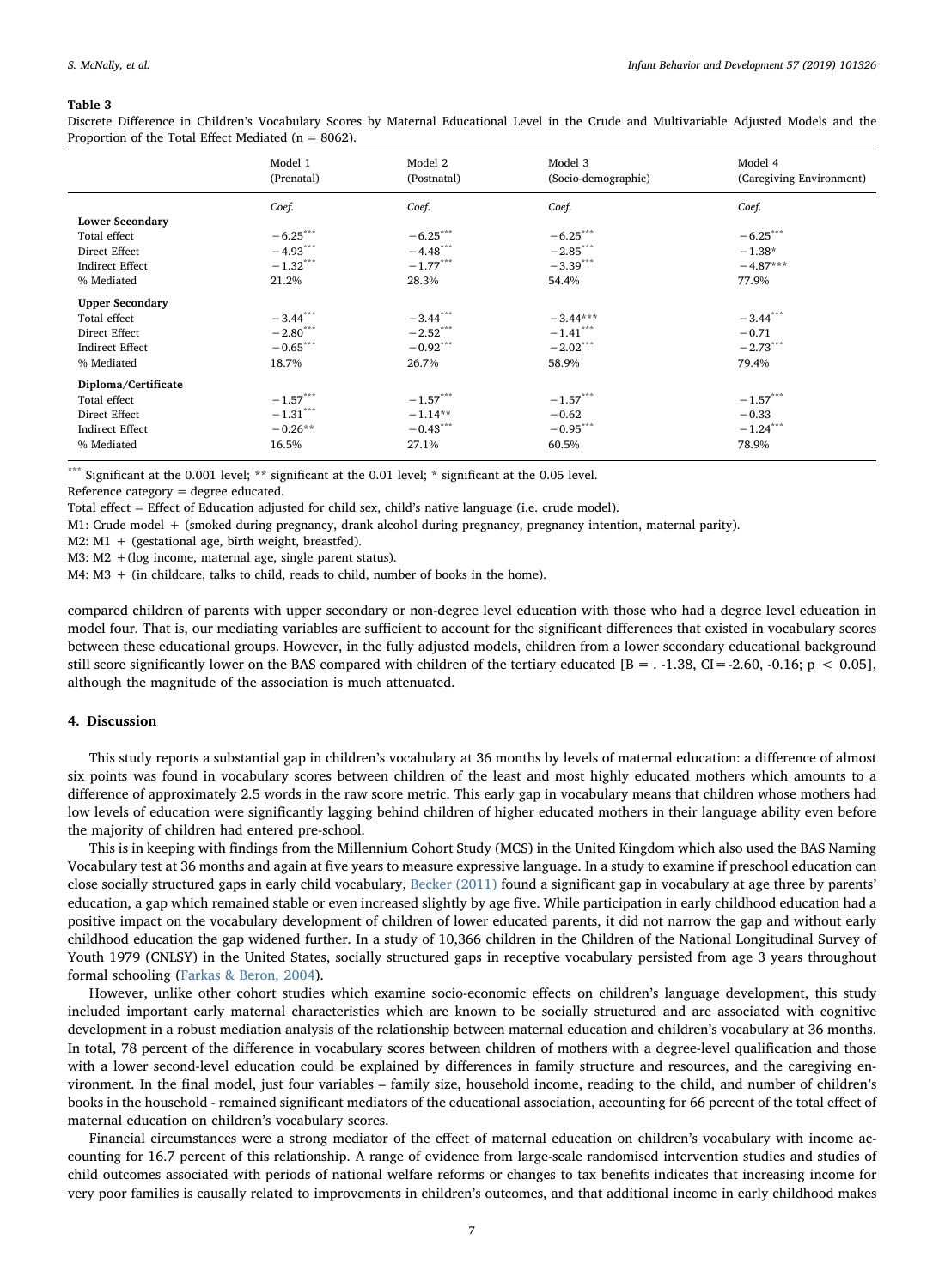<span id="page-7-0"></span>

|                                        |                                                                                   | Model   |                  |                   | Model 2                                     |                  |                                            | Model                                               |                  |                         | Model 4                 |                  |                                                |
|----------------------------------------|-----------------------------------------------------------------------------------|---------|------------------|-------------------|---------------------------------------------|------------------|--------------------------------------------|-----------------------------------------------------|------------------|-------------------------|-------------------------|------------------|------------------------------------------------|
|                                        |                                                                                   | Coef.   | 55               | % of total effect | Coef.                                       | 55               | % of total effect                          | Coef.                                               | SE               | % of total effect       | Coef.                   | SE               | % of total effect                              |
| Lower secondary<br>Pregnancy Intent    | Mistimed                                                                          | 0.01    | 0.01             | $-0.1$            | 0.01                                        | 0.01             | $-0.1$                                     | 0.00                                                | 0.01             |                         | 0.00                    | 0.01             |                                                |
| $(reference = wanted)$                 | Unwanted                                                                          | $-0.38$ | 0.11             |                   | $-0.37$                                     | 0.11             |                                            | $-0.12$                                             | 0.11             | $0.0$<br>1.9            | $-0.09$                 | 0.11             | $0.50$<br>$-1.20$                              |
|                                        | Ambivalent                                                                        | $-0.05$ | 0.05             |                   | $-0.05$                                     | 0.05             |                                            |                                                     | 0.05             | $\overline{0.1}$        | $-0.01$                 | 0.05             |                                                |
|                                        |                                                                                   | $-0.19$ | 0.15             | $0.80$<br>$0.80$  | $-0.08$                                     | 0.15             | $6.50$<br>$0.7$<br>$1.3$                   | $\begin{array}{c} 0.00 \\ 0.13 \\ 0.02 \end{array}$ | 0.15             | $-2.1$                  | 0.17                    | 0.15             | $-2.8$                                         |
|                                        |                                                                                   | $-0.03$ | 0.05             | 0.5               | $-0.02$                                     |                  | 0.3                                        |                                                     | 0.05             | $-0.3$                  | 0.01                    | 0.05             | $-0.1$                                         |
|                                        | Smoked during pregnancy<br>Alcohol during pregnancy<br>No. of biological children | $-0.68$ | 0.10             | 10.8              | $-0.68$                                     | $0.05$<br>$0.10$ | $\begin{array}{c} 10.9 \\ 0.0 \end{array}$ | $-0.72$                                             | 0.12             | $11.5$                  | $-0.57$                 | 0.11             | $9.2$<br>0.0                                   |
| Gestational age                        | Born $32 < 36$ weeks                                                              |         |                  |                   | 0.00                                        | 0.01             |                                            | 0.00                                                | 0.01             | $_{0.0}$                | 0.00                    | $0.01\,$         |                                                |
| $=$ 36 weeks)<br>$(Reference = born >$ | Born prior to 32 weeks                                                            |         |                  |                   | 0.01                                        | $0.01\,$         | $-0.1$                                     | $_{0.01}$                                           | $0.01\,$         | $-0.1$                  | 0.01                    | $0.01\,$         | $-0.1$                                         |
|                                        | Birth weight (kgs) z-score                                                        |         |                  |                   | $-0.15$                                     | 0.05             | $2.4$<br>6.9                               | $-0.15$                                             | 0.05             | $3.42$<br>$3.52$        | $-0.13$                 | 0.05             | 2.1                                            |
|                                        | <b>Breastfed</b>                                                                  |         |                  |                   | $-0.43$                                     | 0.17             |                                            | $-0.34$                                             | 0.17             |                         |                         | 0.16             |                                                |
|                                        | Mother's age (years)                                                              |         |                  |                   |                                             |                  |                                            | $-0.32$                                             | 0.14             |                         | $-0.15$<br>$-0.19$      | 0.13             | $\begin{array}{c} 4 \\ 2.0 \\ 3.0 \end{array}$ |
|                                        | Log income                                                                        |         |                  |                   |                                             |                  |                                            | $-1.51$<br>$-0.39$                                  | 0.25             | 24.1                    | $-1.04$                 | 0.26             | 16.7                                           |
|                                        | Single parent                                                                     |         |                  |                   |                                             |                  |                                            |                                                     | 0.18             | 6.3                     | $-0.27$<br>$-0.13$      | 0.18             | $4.3$<br>2.1                                   |
| Childcare                              | In childcare (W1)                                                                 |         |                  |                   |                                             |                  |                                            |                                                     |                  |                         |                         | 0.09             |                                                |
| $(reference = home \; care)$           |                                                                                   |         |                  |                   |                                             |                  |                                            |                                                     |                  |                         |                         |                  |                                                |
| Talks to infant                        | Sometimes                                                                         |         |                  |                   |                                             |                  |                                            |                                                     |                  |                         | 0.00                    | $0.01$<br>$0.06$ | $\begin{array}{c} 0.5 \\ 0.5 \end{array}$      |
| (reference = Rarely/Never)             | Often                                                                             |         |                  |                   |                                             |                  |                                            |                                                     |                  |                         | $-0.03$<br>$0.05$       |                  |                                                |
|                                        | <b>Always</b>                                                                     |         |                  |                   |                                             |                  |                                            |                                                     |                  |                         |                         | 0.05             | $-0.9$                                         |
|                                        | No. of days reads to chilo                                                        |         |                  |                   |                                             |                  |                                            |                                                     |                  |                         |                         | 0.14             | 15.7                                           |
| No. of children's books                | $10-20$ books                                                                     |         |                  |                   |                                             |                  |                                            |                                                     |                  |                         | $-0.98$<br>0.55<br>0.06 | 0.18             | $-8.8$                                         |
| $<$ 10 books)<br>$(reference =$        | $21$ to $30$ books                                                                |         |                  |                   |                                             |                  |                                            |                                                     |                  |                         |                         | 0.06             | $-1.0$                                         |
|                                        | $30 +$ books                                                                      |         |                  |                   |                                             |                  |                                            |                                                     |                  |                         | $-2.14$                 | 0.30             | 34.3                                           |
|                                        |                                                                                   |         |                  |                   |                                             |                  |                                            |                                                     |                  |                         |                         |                  |                                                |
|                                        |                                                                                   | Model 1 |                  |                   | $\mathbf{\Omega}$<br>Model:                 |                  |                                            | Model 3                                             |                  |                         | 4<br>Model              |                  |                                                |
| Upper secondary                        |                                                                                   | Coef.   | SE               | % of total effect | Coef.                                       | SE               | % of total effect                          | Coef.                                               | SE               | % of total effect       | Coef.                   | $_{\rm SE}$      | % of total effect                              |
|                                        |                                                                                   |         |                  |                   |                                             |                  |                                            |                                                     |                  |                         |                         |                  |                                                |
| Pregnancy Intent                       | Mistimed                                                                          | 0.00    |                  | $\overline{5}$    | 0.00                                        | 0.01             | $-0.1$                                     | 0.00                                                | 0.00             |                         | 0.00                    | 0.00             |                                                |
| $(reference = wanted)$                 | Unwanted                                                                          | $-0.22$ |                  | 6.4               | $-0.21$                                     |                  | 6.1                                        |                                                     |                  | $0.0$<br>$2.0$          |                         | 0.06             |                                                |
|                                        | Ambivalent                                                                        | $-0.02$ | $0.05$<br>$0.02$ | 0.7               | $-0.02$                                     | $0.06$<br>$0.02$ | 0.7                                        | $-0.07$                                             | $0.06$<br>$0.02$ | $\overline{\text{o}}$   | $-0.05$<br>$-0.01$      | 0.02             | $0.50$<br>$1.50$<br>$0.2$                      |
|                                        |                                                                                   | $-0.09$ | 0.07             | 2.7               | $-0.04$                                     | 0.07             | $1.2$<br>0.4                               | $0.06$<br>$0.02$                                    | 0.07             | $-1.8$                  | $0.08$<br>$0.01$        | 0.07             | $-2.5$                                         |
|                                        |                                                                                   | $-0.02$ |                  |                   |                                             | 0.04             |                                            |                                                     | 0.04             |                         |                         | 0.04             | $-0.2$                                         |
|                                        | Smoked during pregnancy<br>Alcohol during pregnancy<br>No. of biological children | $-0.29$ | $0.04$<br>$0.05$ | $0.7$<br>8.3      | $-0.29$                                     | 0.05             | 8.4                                        | $-0.31$                                             | 0.06             | $-0.5$<br>8.9<br>0.0    |                         | 0.05             |                                                |
| Gestational age                        | Born $32 < 36$ weeks                                                              |         |                  |                   |                                             | 0.00             | 0.0                                        | 0.00                                                | 0.00             |                         | $-0.24$<br>0.00         | 0.00             | $\stackrel{7}{\phantom{1}0}$ 0.0               |
| $=$ 36 weeks)<br>$(Reference = born >$ | Born prior to 32 weeks                                                            |         |                  |                   | $\begin{array}{c} 0.00 \\ 0.01 \end{array}$ | 0.01             | $-0.2$                                     | $0.01\,$                                            | 0.01             | $-0.2$                  | 0.01                    | 0.01             | $-0.3$                                         |
|                                        | Birth weight (kgs) z-score                                                        |         |                  |                   | $-0.07$                                     | 0.03             | 2.0                                        | $-0.07$                                             | 0.03             |                         | $-0.06$                 | 0.03             | 1.7                                            |
|                                        | Breastfed                                                                         |         |                  |                   | $-0.29$                                     | 0.11             | 8.3                                        | $-0.22$                                             | 0.11             | $2.5$<br>$6.5$<br>$7.8$ |                         | 0.11             |                                                |
|                                        | Mother's age (years)                                                              |         |                  |                   |                                             |                  |                                            | $-0.27$                                             | 0.11             |                         | $-0.10$<br>$-0.15$      | 0.11             | $2.9$<br>4.5                                   |
|                                        | Log income                                                                        |         |                  |                   |                                             |                  |                                            |                                                     | 0.16             | 28.4                    |                         | 0.17             | 19.6                                           |
|                                        | Single parent                                                                     |         |                  |                   |                                             |                  |                                            | $-0.98$<br>$-0.20$                                  | 0.09             | 5.9                     | $-0.68$<br>$-0.14$      | 0.09             | 4.1                                            |
|                                        | In childcare (W1)                                                                 |         |                  |                   |                                             |                  |                                            |                                                     |                  |                         | $-0.08$                 | 0.05             | 2.3                                            |
| Talks to infant                        | Sometimes                                                                         |         |                  |                   |                                             |                  |                                            |                                                     |                  |                         | 0.01                    | 0.02             | $-0.3$                                         |
| $(reference = Rarely/Never)$           | Often                                                                             |         |                  |                   |                                             |                  |                                            |                                                     |                  |                         |                         | 0.08             | 1.4                                            |
|                                        | Always                                                                            |         |                  |                   |                                             |                  |                                            |                                                     |                  |                         | $-0.05$<br>0.10         | 0.09             | $-2.8$                                         |
|                                        | No. of days reads to chilo                                                        |         |                  |                   |                                             |                  |                                            |                                                     |                  |                         | $-0.60$                 | 0.09             | 17.3                                           |
|                                        |                                                                                   |         |                  |                   |                                             |                  |                                            |                                                     |                  |                         |                         |                  |                                                |
|                                        |                                                                                   |         |                  |                   |                                             |                  |                                            |                                                     |                  |                         |                         |                  | (continued on next page)                       |

# S. McNally, et al. *Infant Behavior and Development 57 (2019) 101326*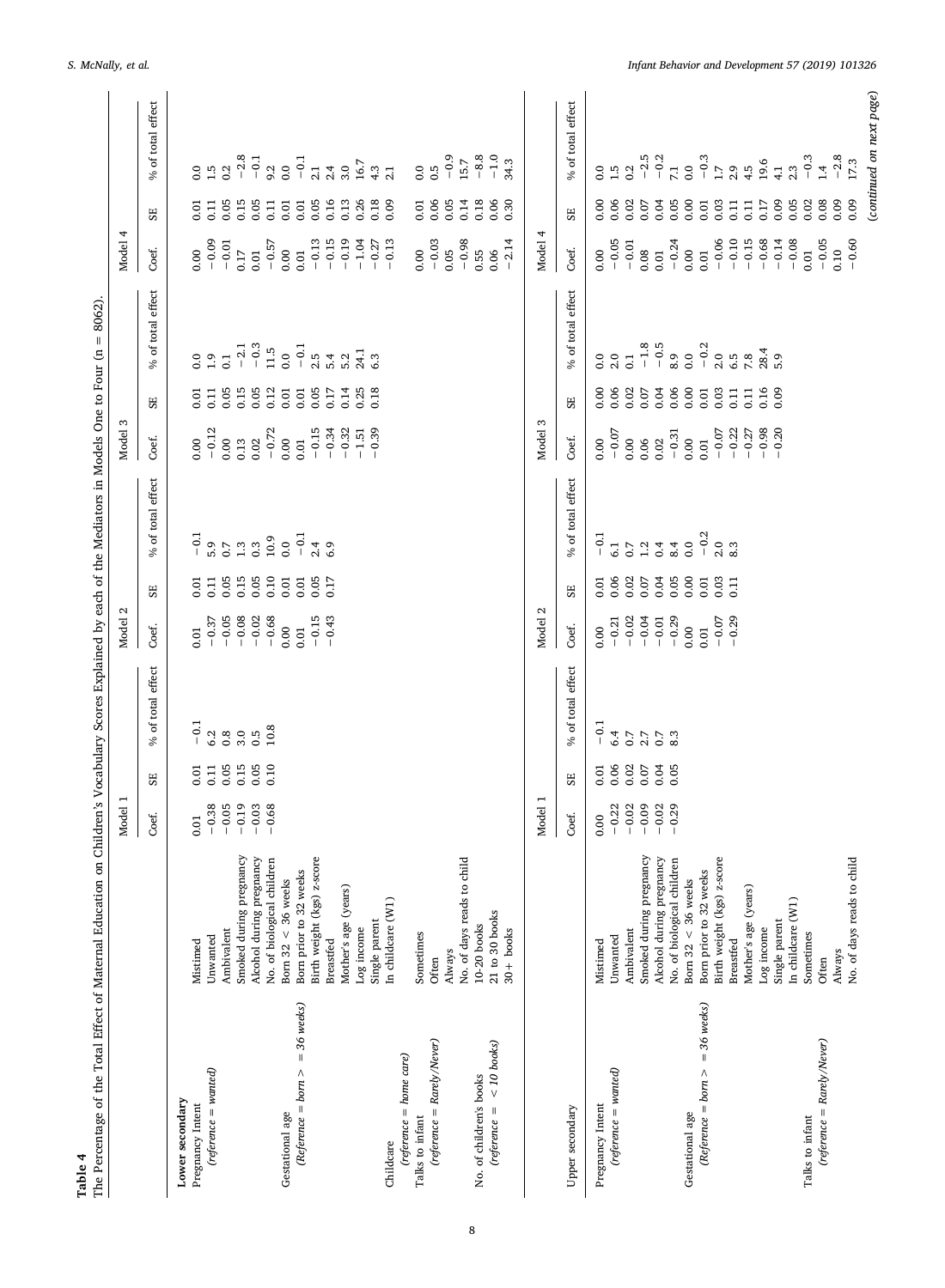| ׅ֚֡֡֡֡֡֡֝ |
|-----------|
|           |
|           |

|                                                        |                                                                                   | Model 1                                                                                   |                                         |                   | Model 2                                                                                                                                                                                                                                                                                                                                         |            |                   | Model 3                                                                                                                                                                                                                                                                                                     |                |                            | Model 4                                              |                      |                          |
|--------------------------------------------------------|-----------------------------------------------------------------------------------|-------------------------------------------------------------------------------------------|-----------------------------------------|-------------------|-------------------------------------------------------------------------------------------------------------------------------------------------------------------------------------------------------------------------------------------------------------------------------------------------------------------------------------------------|------------|-------------------|-------------------------------------------------------------------------------------------------------------------------------------------------------------------------------------------------------------------------------------------------------------------------------------------------------------|----------------|----------------------------|------------------------------------------------------|----------------------|--------------------------|
| Upper secondary                                        |                                                                                   | Coef.                                                                                     | SE                                      | % of total effect | Coef.                                                                                                                                                                                                                                                                                                                                           | 55         | % of total effect | Coef.                                                                                                                                                                                                                                                                                                       | SE             | % of total effect          | Coef.                                                | $\overline{\rm s}$   | % of total effect        |
| $(ref$ erence = < 10 books)<br>No. of children's books | $21$ to $30$ books<br>$10-20$ books<br>$30 +$ books                               |                                                                                           |                                         |                   |                                                                                                                                                                                                                                                                                                                                                 |            |                   |                                                                                                                                                                                                                                                                                                             |                |                            | $\begin{array}{c} 0.25 \\ 0.21 \\ -1.26 \end{array}$ | 0.06<br>0.06<br>0.18 | $-7.3$<br>$-6.1$<br>36.6 |
|                                                        |                                                                                   | Model 1                                                                                   |                                         |                   | Model 2                                                                                                                                                                                                                                                                                                                                         |            |                   | Model 3                                                                                                                                                                                                                                                                                                     |                |                            | Model                                                |                      |                          |
| Diploma/Certificate                                    |                                                                                   | Coef.                                                                                     | SE <sub></sub>                          | % of total effect | Coef.                                                                                                                                                                                                                                                                                                                                           | SF.        | % of total effect | Coef.                                                                                                                                                                                                                                                                                                       | SE <sub></sub> | % of total effect          | Coef.                                                | SE <sub></sub>       | % of total effect        |
| Pregnancy Intent                                       | Mistimed                                                                          |                                                                                           |                                         | 0.2               |                                                                                                                                                                                                                                                                                                                                                 |            | 0.2               |                                                                                                                                                                                                                                                                                                             |                |                            |                                                      |                      |                          |
| $(reference = wanted)$                                 | Unwanted                                                                          | $\begin{array}{r} 0.00 \\ -0.07 \\ -0.02 \\ -0.04 \\ -0.01 \\ -0.01 \\ -0.13 \end{array}$ | 5 8 8 8 8 8<br>5 8 8 8 8 8<br>6 6 6 6 6 |                   | $\begin{array}{r} 0.00 \\ 0.00 \\ -0.01 \\ -0.01 \\ -0.01 \\ -0.01 \\ -0.00 \\ -0.00 \\ -0.01 \\ -0.15 \\ -0.15 \\ -0.15 \\ -0.15 \\ -0.15 \\ -0.15 \\ -0.15 \\ -0.15 \\ -0.15 \\ -0.15 \\ -0.15 \\ -0.15 \\ -0.15 \\ -0.15 \\ -0.15 \\ -0.15 \\ -0.15 \\ -0.15 \\ -0.15 \\ -0.15 \\ -0.15 \\ -0.15 \\ -0.15 \\ -0.15 \\ -0.15 \\ -0.15 \\ -0.$ | 5383336883 | $\Xi$             | $\begin{array}{r} 0.000\\ -0.02\\ -0.003\\ -0.03\\ 0.03\\ 0.01\\ -0.13\\ -0.00\\ -0.00\\ -0.01\\ -0.04\\ -0.07\\ -0.07\\ -0.07\\ -0.07\\ -0.07\\ -0.07\\ -0.07\\ -0.07\\ -0.07\\ -0.07\\ -0.07\\ -0.07\\ -0.07\\ -0.07\\ -0.07\\ -0.07\\ -0.07\\ -0.07\\ -0.07\\ -0.07\\ -0.07\\ -0.07\\ -0.07\\ -0.07\\ -$ |                | $3.7577884877788487778848$ |                                                      |                      |                          |
|                                                        | Ambivalent                                                                        |                                                                                           |                                         | $\frac{3}{1}$ .0  |                                                                                                                                                                                                                                                                                                                                                 |            | 377707            |                                                                                                                                                                                                                                                                                                             |                |                            |                                                      |                      |                          |
|                                                        |                                                                                   |                                                                                           |                                         | $2.50$<br>$0.70$  |                                                                                                                                                                                                                                                                                                                                                 |            |                   |                                                                                                                                                                                                                                                                                                             |                |                            |                                                      |                      |                          |
|                                                        | Smoked during pregnancy<br>Alcohol during pregnancy<br>No. of biological children |                                                                                           |                                         |                   |                                                                                                                                                                                                                                                                                                                                                 |            |                   |                                                                                                                                                                                                                                                                                                             |                |                            |                                                      |                      |                          |
|                                                        |                                                                                   |                                                                                           |                                         |                   |                                                                                                                                                                                                                                                                                                                                                 |            |                   |                                                                                                                                                                                                                                                                                                             |                |                            |                                                      |                      |                          |
| Gestational age                                        | Born $32 < 36$ weeks                                                              |                                                                                           |                                         |                   |                                                                                                                                                                                                                                                                                                                                                 |            |                   |                                                                                                                                                                                                                                                                                                             |                |                            |                                                      |                      |                          |
| $(Reference = born > = 36 weeks)$                      | Born prior to 32 weeks                                                            |                                                                                           |                                         |                   |                                                                                                                                                                                                                                                                                                                                                 |            |                   |                                                                                                                                                                                                                                                                                                             |                |                            |                                                      |                      |                          |
|                                                        | Birth weight (kgs) z-score                                                        |                                                                                           |                                         |                   |                                                                                                                                                                                                                                                                                                                                                 |            |                   |                                                                                                                                                                                                                                                                                                             |                |                            |                                                      |                      |                          |
|                                                        | <b>Breastfed</b>                                                                  |                                                                                           |                                         |                   |                                                                                                                                                                                                                                                                                                                                                 | 0.06       | 9.6               |                                                                                                                                                                                                                                                                                                             |                |                            |                                                      |                      |                          |
|                                                        | Mother's age (years)                                                              |                                                                                           |                                         |                   |                                                                                                                                                                                                                                                                                                                                                 |            |                   |                                                                                                                                                                                                                                                                                                             |                |                            |                                                      |                      |                          |
|                                                        | Log income                                                                        |                                                                                           |                                         |                   |                                                                                                                                                                                                                                                                                                                                                 |            |                   |                                                                                                                                                                                                                                                                                                             |                |                            |                                                      |                      |                          |
|                                                        | Single parent                                                                     |                                                                                           |                                         |                   |                                                                                                                                                                                                                                                                                                                                                 |            |                   |                                                                                                                                                                                                                                                                                                             |                |                            |                                                      |                      |                          |
|                                                        | In childcare (W1)                                                                 |                                                                                           |                                         |                   |                                                                                                                                                                                                                                                                                                                                                 |            |                   |                                                                                                                                                                                                                                                                                                             |                |                            |                                                      |                      |                          |
| Talks to infant                                        | Sometimes                                                                         |                                                                                           |                                         |                   |                                                                                                                                                                                                                                                                                                                                                 |            |                   |                                                                                                                                                                                                                                                                                                             |                |                            |                                                      |                      |                          |
| $(reference = Rarely/Never)$                           | Often                                                                             |                                                                                           |                                         |                   |                                                                                                                                                                                                                                                                                                                                                 |            |                   |                                                                                                                                                                                                                                                                                                             |                |                            |                                                      |                      |                          |
|                                                        | Always                                                                            |                                                                                           |                                         |                   |                                                                                                                                                                                                                                                                                                                                                 |            |                   |                                                                                                                                                                                                                                                                                                             |                |                            |                                                      |                      |                          |
|                                                        | No. of days reads to child                                                        |                                                                                           |                                         |                   |                                                                                                                                                                                                                                                                                                                                                 |            |                   |                                                                                                                                                                                                                                                                                                             |                |                            |                                                      |                      |                          |
| No. of children's books                                | $10-20$ books                                                                     |                                                                                           |                                         |                   |                                                                                                                                                                                                                                                                                                                                                 |            |                   |                                                                                                                                                                                                                                                                                                             |                |                            |                                                      |                      |                          |
| $(ref$ erence = < 10 books)                            | 21 to 30 books                                                                    |                                                                                           |                                         |                   |                                                                                                                                                                                                                                                                                                                                                 |            |                   |                                                                                                                                                                                                                                                                                                             |                |                            |                                                      |                      |                          |
|                                                        | $30 +$ books                                                                      |                                                                                           |                                         |                   |                                                                                                                                                                                                                                                                                                                                                 |            |                   |                                                                                                                                                                                                                                                                                                             |                |                            |                                                      | $\Xi$                |                          |
|                                                        |                                                                                   |                                                                                           |                                         |                   |                                                                                                                                                                                                                                                                                                                                                 |            |                   |                                                                                                                                                                                                                                                                                                             |                |                            |                                                      |                      |                          |

Reference category = degree educated. Reference category = degree educated.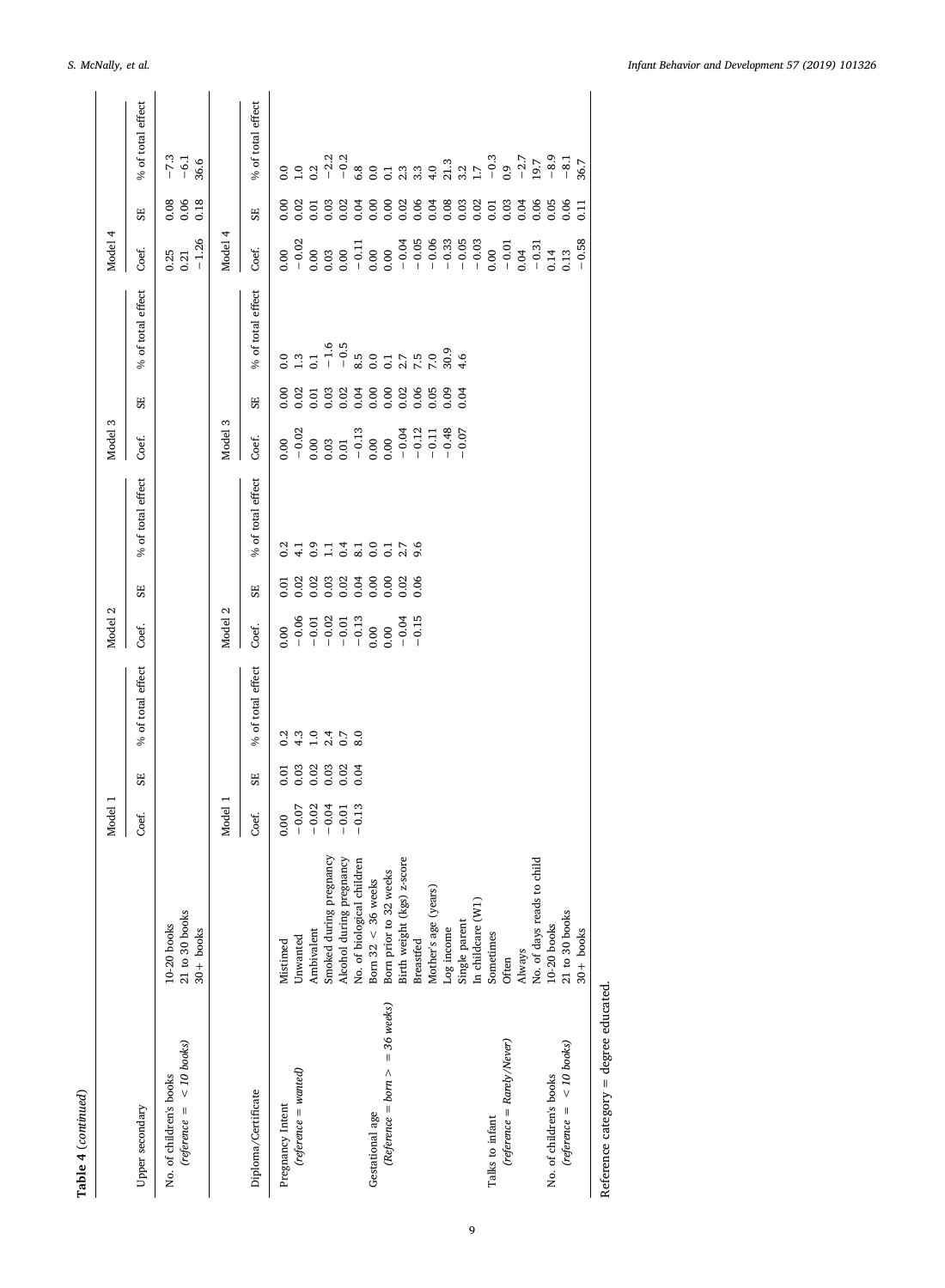<span id="page-9-0"></span>

Legend:

Crude model: adjusted for child sex, child's native language

M1: Crude model +-smoked during pregnancy, drank alcohol during pregnancy, pregnancy intention, maternal parity

M2: M1 + gestational age, birth weight, breastfed

M3: M2 + log income, maternal age, single parent status

M4: M3 + in childcare, talks to child, reads to child, number of books in the home

The red line represents the reference category (i.e. mothers with a degree level education).

Fig. 1. Marginal Effects at the Means in Children's Vocabulary Scores by Maternal Education in the Crude and Multivariable Adjustment Models (reference = Degree educated).

Legend:

Crude model: adjusted for child sex, child's native language

M1: Crude model + -smoked during pregnancy, drank alcohol during pregnancy, pregnancy intention, maternal parity

M2: M1 + gestational age, birth weight, breastfed

M3: M2 + log income, maternal age, single parent status

M4: M3 + in childcare, talks to child, reads to child, number of books in the home

The red line represents the reference category (i.e. mothers with a degree level education).

the biggest impact on children's development when compared to increases in income in later childhood [\(Duncan & Magnuson, 2012](#page-11-37)). The negative impact of family size on language outcomes at three years of age, which persisted across all four models, may be related to income also and reflect a dilution of parental financial and non-material resources as the number of children increased [\(2001,](#page-11-38) [Downey, 1995](#page-11-39)). The finding that pregnancy planning and breastfeeding were no longer significant mediators when we adjusted for socio-demographic factors suggests that while pregnancy planning and breastfeeding have positive associations with language development, this is primarily because they serve as proxy measures for socio-economic advantage.

Availability of books in the home was an important mediator of the educational differential in children's vocabulary scores at three years explaining 24.5% of the total effect, with 71.9 percent of mothers with a third level education reporting having 30 or more children's books in the home compared with 30.6 percent of mothers with lower secondary education. This finding adds to the growing literature [\(DeTemple, 2001](#page-11-40); [Raikes, 2006](#page-12-19)) on the impact of availability of children's books on vocabulary development and echoes similar findings from the ALSPAC cohort study ([Roulstone, Law, Rush, Clegg, & Peters, 2011](#page-12-20)) which indicated that the number of books at six months positively predicts school entry results, even after controlling for other aspects of the communication environment and socio-demographic characteristics. Pooling data from 27 countries, Evans and her colleagues (2010) found that having many books in the home predicted three years more schooling for children compared to growing up with few books in the home. This finding was independent of a range of socio-demographic variables and cultural background, and gains were greatest for the least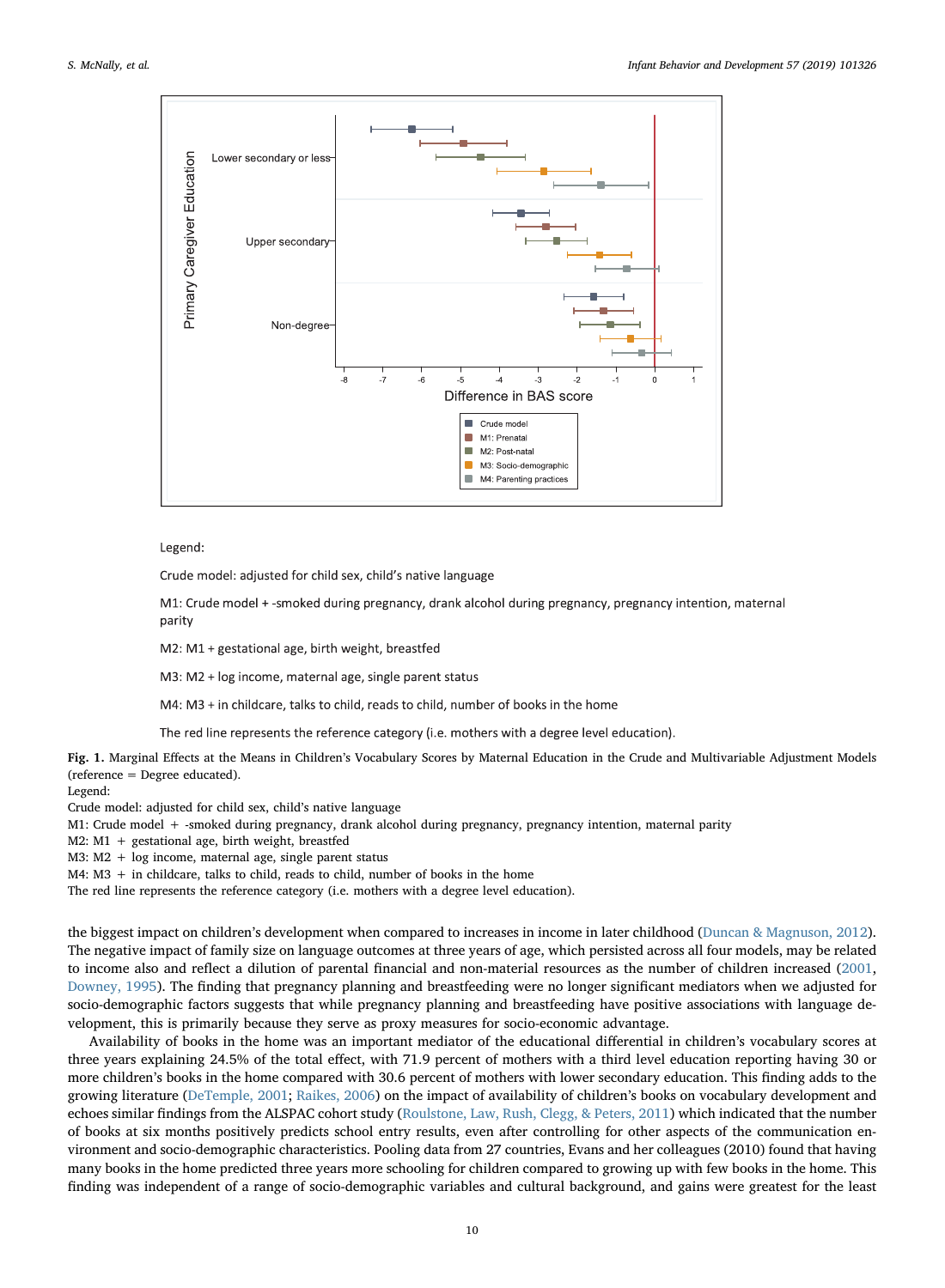#### educated families ([Evans et al., 2010\)](#page-11-31).

Evans and colleagues have proposed that the availability of books, as representative of parents' 'scholarly culture' (described as 'a way of life' where books are esteemed, read and enjoyed [\(Evans et al., 2010](#page-11-31), p. 171), gives children specific skills and knowledge such as vocabulary as well as a value of learning that together are particularly important for educational success, and that scholarly culture as evidenced through books in the home may therefore be as, or more important than, parental education [\(Evans et al., 2010\)](#page-11-31) This echoes the human and cultural capital processes which Harding and colleagues have proposed may explain maternal education effects on academic outcomes [\(Harding et al., 2015\)](#page-11-29). The finding that differences in book reading to children also partially explained the impact of maternal education on vocabulary skills at 36 months, supports longitudinal research which found that daily book reading to children in low income families positively predicted language outcomes at 36 months [\(Raikes, 2006\)](#page-12-19). Book reading may be particularly protective for low education families because experience of language in these tasks is likely to be more standardised across educational groups particularly by providing a rich vocabulary and content that might be missing from daily conversations and by enabling consolidation of new words through opportunities for rereading ([DeTemple & Snow, 2003](#page-11-30)). Of note in this study is the finding that mothers' self-reported talkativeness at nine months was not associated with children's vocabulary ability at 36 months, providing further evidence that simply talking more to young children is insufficient for vocabulary growth ([Pan, Rowe, Singer, &](#page-12-21) [Snow, 2005](#page-12-21)).

Finally, although the association between maternal education and children's vocabulary at 36 months was completely attenuated by family resources and practices, children of mothers with very low levels of education still scored significantly worse in terms of vocabulary scores than children of mothers with the highest levels of education in the fully adjusted model. There is growing evidence that increasing education for mothers with initially low levels of education can have a dramatic impact on children's language outcomes whereas increasing education for mothers with higher levels of education may not impact children's language in the same way ([Magnuson et al., 2009](#page-11-28); [Moore & Schmidt, 2004\)](#page-12-22). This study supports this finding in that maternal education remains an independent risk for poorer vocabulary development only for mothers with very low levels of education. It is likely that increasing educational opportunities for this particular group of mothers will have positive impacts for children's language development through changes to the quality of the home environment ([Magnuson et al., 2009](#page-11-28)).

There are some limitations to the study. Maternal IQ was not assessed as part of the Growing Up in Ireland (GUI) study and was therefore not included in the analysis. This is perhaps the greatest limitation to the study as it is possible that income and book reading explain so much of the social gradient in vocabulary because they are correlated with a mother's cognitive ability. However, while maternal IQ is an important predictor of child ability, recent research suggests that it may play a less important role than environment in children's early neurocognitive development, particularly with regard to the quality of the family context, shared experiences and language input [\(Ronfani et al., 2015\)](#page-12-23). A direct measure of the quality of maternal linguistic input is also unavailable and this is a common problem in large-scale cohort studies where direct observations of parent-child interaction are not always feasible. Only one measure of language development was used. Nevertheless, it is comparatively rare to have nationally representative data for a standardised measure of language development at three years such as the BAS Vocabulary Subscale. Experience of non-parental care in infancy was analysed in this study as a binary variable and the model did not differentiate nonparental care by type or length of time in non-parental care due to modelling constraints. Perhaps of greater significance is the absence of a measure of the quality of non-parental care in the GUI survey given that quality of care has been linked to gains in vocabulary in early childhood (Melhuish, [Belsky, MacPherson, & Cullis, 2010\)](#page-12-24) and may also be structured by maternal education ([DeMarco et al., 2009](#page-11-32)). The validity of the variable, 'talks to infant while doing other things', is difficult to ascertain but this variable was included as a limited proxy for the quantity of maternal language input in infancy which is a strong predictor of vocabulary development and linked to socio-economic status [\(Hart & Risley, 1995\)](#page-11-25). Finally, much of the data is from parental self-reports of adult and child behaviours such as book-reading, number of books available and prenatal health choices. While some caution is warranted due to social desirability, each of the variables included in the analysis have been used in other longitudinal studies ([McCrory,](#page-12-25) [Williams, Murray, Quail, & Thornton, 2013](#page-12-25); [Thornton, Williams, McCrory, Murray, & Quail, 2013\)](#page-12-26) and have been piloted by the GUI study team [\(Murray, McCrory, & Williams, 2013,](#page-12-27) [2014\)](#page-12-17). Questions which may be particularly vulnerable to social desirability were conducted on a sensitive, self-complete questionnaire in order to minimise bias. The validity of using retrospective reports of variables such as birth-weight and pregnancy intention has also been queried. There is strong support, however, from a number of studies that parental recall of birth-weight is a good proxy for measured birth-weight (O'[Sullivan, Pearce, & Parker, 2000](#page-12-28); [Walton et al.,](#page-12-29) [2000\)](#page-12-29), and negligible differences between prospective and retrospective accounts of pregnancy intention have been reported ([Gipson,](#page-11-41) [Koenig, & Hindin, 2008\)](#page-11-41).

Among the major strengths of the study are that the mediators that explained much of the association between maternal education and children's vocabulary at 36 months are amenable to intervention which has significant implications for policy. Additionally, improving maternal education for mothers with initially very low levels of education is likely to improve outcomes for children and their families through improved financial circumstances and caregiving practices at home. However, where increases in maternal education are not practicable, this study also provides support for parenting interventions which raise awareness of book reading and which aim to improve material wellbeing through income supports for very low income families.

# Declarations of interest

None.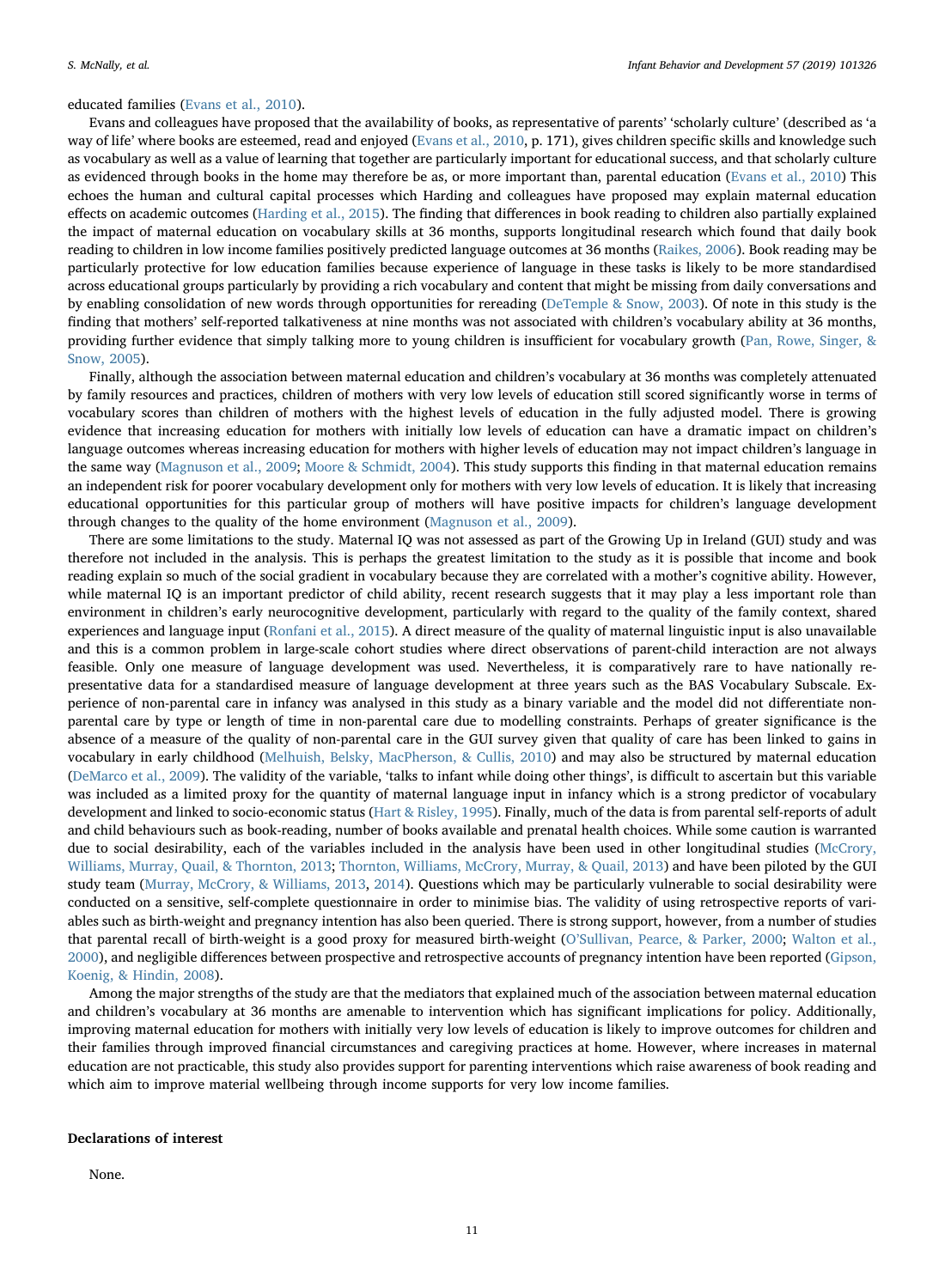# Acknowledgements

The Growing Up in Ireland data have been funded by the Government of Ireland through the Department of Children and Youth Affairs and have been collected under the Statistics Act, 1993, of the Central Statistics Office. The project has been designed and implemented by the joint ESRI-TCD Growing Up in Ireland study team.

#### References

<span id="page-11-10"></span>Agrawal, A., Scherrer, J., Grant, J. D., Sartor, C., Pergadia, M. L., Duncan, A. E., et al. (2010). The Effects of Maternal Smoking During Pregnancy on Offspring Outcomes. Preventive Medicine, 50(1-2), 13. <https://doi.org/10.1016/j.ypmed.2009.12.009>.

<span id="page-11-8"></span>Aizer, A., & Currie, J. (2014). The intergenerational transmission of inequality: Maternal disadvantage and health at birth. Science (New York, NY), 344(6186), 856–861. [https://doi.org/10.1126/science.1251872.](https://doi.org/10.1126/science.1251872)

<span id="page-11-22"></span>Amato, P. R. (1998). More than money? Men's contributions to their children's lives. In A. Booth, & A. C. Crouter (Eds.). [Men in families: When do they get involved? What](http://refhub.elsevier.com/S0163-6383(18)30268-6/sbref0015) difference does it make? (pp. 241–[278\). Mahwah, NJ: Erlbaum](http://refhub.elsevier.com/S0163-6383(18)30268-6/sbref0015).

<span id="page-11-16"></span>[Anderson, J. W., Johnstone, B. M., & Remley, D. T. \(1999\). Breast-feeding and cognitive development: A meta-analysis.](http://refhub.elsevier.com/S0163-6383(18)30268-6/sbref0020) The American Journal of Clinical Nutrition, 70, 525–[535.](http://refhub.elsevier.com/S0163-6383(18)30268-6/sbref0020)

<span id="page-11-26"></span>[Augustine, J. M., Cavanagh, S. E., & Crosnoe, R. \(2009\). Maternal education, early child care and the reproduction of advantage.](http://refhub.elsevier.com/S0163-6383(18)30268-6/sbref0025) Social Forces, 88(1), 1–29.

<span id="page-11-35"></span><span id="page-11-0"></span>[Bates, E., Bretherton, I., & Snyder, L. \(1988\).](http://refhub.elsevier.com/S0163-6383(18)30268-6/sbref0030) From first words to grammar: Individual differences and dissociable mechanisms. New York: Cambridge University Press. Becker, B. (2011). Social disparities in children's vocabulary in early childhood. Does pre-school education help to close the gap? The British Journal of Sociology, 62, 69–88. [https://doi.org/10.1111/j.1468-4446.2010.01345.x.](https://doi.org/10.1111/j.1468-4446.2010.01345.x)

<span id="page-11-23"></span>Booth, A., & Crouter, A. C. (Eds.). (1998). [Men in families: When do they get involved? What di](http://refhub.elsevier.com/S0163-6383(18)30268-6/sbref0040)fferences does it make?. Mahwah, NJ: Erlbaum.

<span id="page-11-13"></span><span id="page-11-6"></span>[Bornstein, M. H., Haynes, M. O., & Painter, K. M. \(1998\). Sources of child vocabulary competence: A multivariate model.](http://refhub.elsevier.com/S0163-6383(18)30268-6/sbref0045) Journal of Child Language, 25, 367–393. [Church, M. W., Eldis, F., Blakley, B. W., & Bawle, E. V. \(1997\). Hearing, language, speech, vestibular, and dentofacial disorders in fetal alcohol syndrome.](http://refhub.elsevier.com/S0163-6383(18)30268-6/sbref0050) Alcohol

[Clinical Exposure Research, 21](http://refhub.elsevier.com/S0163-6383(18)30268-6/sbref0050)(2), 227–237.

<span id="page-11-12"></span>Clifford, A., Lang, L., & Chen, R. (2012). Eff[ects of maternal cigarette smoking during pregnancy on cognitive parameters of children and young adults: A literature](http://refhub.elsevier.com/S0163-6383(18)30268-6/sbref0055) review. [Neurotoxicology and Teratology, 34](http://refhub.elsevier.com/S0163-6383(18)30268-6/sbref0055)(6), 560–570.

- <span id="page-11-20"></span>Culp, A. M., Osofsky, J. D., & O'[Brien, M. \(1996\). Language patterns of adolescent and older mothers and their one-year-old children: A comparison study.](http://refhub.elsevier.com/S0163-6383(18)30268-6/sbref0060) First [Language, 16](http://refhub.elsevier.com/S0163-6383(18)30268-6/sbref0060), 61–76.
- <span id="page-11-3"></span>Cunningham, A. E., & Stanovich, K. (1997). Early reading acquisition and its relation to reading experience and ability 10 years later. Developmental Psychology, 33(6), 934–945. <https://doi.org/10.1037/0012-1649.33.6.934>.

<span id="page-11-34"></span>Cuzick, J. (1985). A wilcoxon-type test for trend. Statistics in Medicine, 4, 543–547. <https://doi.org/10.1002/sim.4780040416>.

<span id="page-11-19"></span>[Dahl, G. B., & Lochner, L. \(2012\). The impact of family income on child achievement: Evidence from the earned income tax credit.](http://refhub.elsevier.com/S0163-6383(18)30268-6/sbref0075) The American Economic Review, 102[\(5\), 1927](http://refhub.elsevier.com/S0163-6383(18)30268-6/sbref0075)–1956.

<span id="page-11-32"></span>[DeMarco, A., Crouter, A., Vernon-Feagons, L., & Family life Project Key Investigators \(2009\). The relationship of maternal work characteristics to child care type and](http://refhub.elsevier.com/S0163-6383(18)30268-6/sbref0080) quality in rural communities. [Community, Work & Family, 12](http://refhub.elsevier.com/S0163-6383(18)30268-6/sbref0080)(4), 369–387.

- <span id="page-11-40"></span>[DeTemple, J. \(2001\). Parents and children reading books together. In D. Dickinson, & P. Tabors \(Eds.\).](http://refhub.elsevier.com/S0163-6383(18)30268-6/sbref0085) Beginning literacy with language (pp. 31–52). Baltimore, MD: [Brookes Publishing](http://refhub.elsevier.com/S0163-6383(18)30268-6/sbref0085).
- <span id="page-11-30"></span>[DeTemple, J., & Snow, C. E. \(2003\). Learning words from books. In S. Stahl, A. van Kleeck, & E. B. Bauer \(Eds.\).](http://refhub.elsevier.com/S0163-6383(18)30268-6/sbref0090) On reading books to children: Parents and teachers (pp. 16–[36\). Mahwah, NJ: Erlbaum.](http://refhub.elsevier.com/S0163-6383(18)30268-6/sbref0090)
- <span id="page-11-27"></span>Dickinson, D., Griffith, J., Golinkoff, R. M., & Hirsh-Pasek, K. (2012). How reading books fosters language development around the world. Child Development Research, 2012. [https://doi.org/10.1155/2012/602807.](https://doi.org/10.1155/2012/602807)

<span id="page-11-39"></span>[Downey, D. B. \(1995\). When bigger is not better: Family size, parental resources, and children](http://refhub.elsevier.com/S0163-6383(18)30268-6/sbref0100)'s educational performance. American Sociological Review, 746–761.

<span id="page-11-38"></span>[Downey, D. B. \(2001\). Number of siblings and intellectual development: The resource dilution explanation.](http://refhub.elsevier.com/S0163-6383(18)30268-6/sbref0105) The American Psychologist, 56(6-7), 497.

<span id="page-11-37"></span>[Duncan, G. J., & Magnuson, K. \(2012\). Socioeconomic status and cognitive functioning: Moving from correlation to causation.](http://refhub.elsevier.com/S0163-6383(18)30268-6/sbref0110) Wiley Interdisciplinary Reviews Cognitive [Science, 3](http://refhub.elsevier.com/S0163-6383(18)30268-6/sbref0110)(3), 377–386.

<span id="page-11-21"></span>[Duursma, E., Pan, B. A., & Raikes, H. \(2008\). Predictors and outcomes of low-income fathers reading with their toddlers.](http://refhub.elsevier.com/S0163-6383(18)30268-6/sbref0115) Early Childhood Research Quarterly, 23, 351–[365.](http://refhub.elsevier.com/S0163-6383(18)30268-6/sbref0115)

<span id="page-11-33"></span>[Elliott, C. D., Smith, P., & McCulloch, K. \(1997\).](http://refhub.elsevier.com/S0163-6383(18)30268-6/sbref0120) British ability scales(BAS II): Technical manual (second edition). London: NFER-Nelson.

<span id="page-11-4"></span>[Ensminger, M. E., & Fothergill, K. \(2003\). A decade of measuring SES: What it tells us and where to go from here. In M. H. Bornstein, & R. H. Bradley \(Eds.\).](http://refhub.elsevier.com/S0163-6383(18)30268-6/sbref0125) [Socioeconomic status, parenting, and child development](http://refhub.elsevier.com/S0163-6383(18)30268-6/sbref0125). Mahwah, NJ: Lawrence Erlbaum.

<span id="page-11-31"></span>[Evans, M., Kelley, J., Sikora, J., & Treiman, D. \(2010\). Family scholarly culture and educational success: Books and schooling in 27 nations.](http://refhub.elsevier.com/S0163-6383(18)30268-6/sbref0130) Research in Social Stratifi[cation and Mobility, 28](http://refhub.elsevier.com/S0163-6383(18)30268-6/sbref0130)(2), 171–197.

<span id="page-11-36"></span><span id="page-11-15"></span>[Farkas, G., & Beron, K. \(2004\). The detailed age trajectory of oral vocabulary knowledge: Di](http://refhub.elsevier.com/S0163-6383(18)30268-6/sbref0135)fferences by class and race. Social Science Research, 33, 464-497. [Foster-Cohen, S. H., Friesen, M. D., Champion, P. R., & Woodward, L. J. \(2010\). High prevalence/low severity language delay in preschool children born very preterm.](http://refhub.elsevier.com/S0163-6383(18)30268-6/sbref0140)

[Journal of Developmental & Behavioral Pediatrics, 31](http://refhub.elsevier.com/S0163-6383(18)30268-6/sbref0140)(8), 658–667.

<span id="page-11-18"></span><span id="page-11-9"></span>[Fowles, E. R. \(2002\). Comparison of pregnant women](http://refhub.elsevier.com/S0163-6383(18)30268-6/sbref0145)'s nutritional knowledge to actual dietary intake. The American Journal of Maternal Child Nursing, 27, 171–177. [Fowles, E. R., Hendricks, J. A., & Walker, L. O. \(2005\). Identifying healthy eating strategies in low income pregnant women: Applying a positive deviance model.](http://refhub.elsevier.com/S0163-6383(18)30268-6/sbref0150) [Health Care for Women International, 26](http://refhub.elsevier.com/S0163-6383(18)30268-6/sbref0150), 807–820.

<span id="page-11-24"></span>[Gavin, L. E., Black, M. M., Minor, S., Abel, Y., Papas, M. A., & Bentley, M. E. \(2002\). Young disadvantaged fathers](http://refhub.elsevier.com/S0163-6383(18)30268-6/sbref0155)' involvement with their infants: An ecological perspective. [Journal of Adolescent Health, 31](http://refhub.elsevier.com/S0163-6383(18)30268-6/sbref0155), 266–276.

<span id="page-11-41"></span>Gipson, J. D., Koenig, M. A., & Hindin, M. J. (2008). The eff[ects of unintended pregnancy on infant, child, and parental health: A review of the literature.](http://refhub.elsevier.com/S0163-6383(18)30268-6/sbref0160) Studies in [Family Planning, 39](http://refhub.elsevier.com/S0163-6383(18)30268-6/sbref0160), 18–38.

<span id="page-11-11"></span>[Graham, H., & Der, G. \(1999\). Patterns and Predictors of Smoking Cessation Among British Women.](http://refhub.elsevier.com/S0163-6383(18)30268-6/sbref0165) Health Promotion International, 14, 231–239.

<span id="page-11-29"></span>Harding, J. F., Morris, P. A., & Hughes, D. (2015). The Relationship Between Maternal Education and Children's Academic Outcomes: A Theoretical Framework. Journal of Marriage and the Family, 77, 60-76. <https://doi.org/10.1111/jomf.12156>.

<span id="page-11-25"></span>Hart, B., & Risley, T. (1995). Meaningful diff[erences in the everyday experience of young american children.](http://refhub.elsevier.com/S0163-6383(18)30268-6/sbref0175) Baltimore, MD: Paul H. Brookes.

<span id="page-11-17"></span>Hoff, E. (2003). The specificity of environmental influence: Socioeconomic status aff[ects early vocabulary development via maternal speech.](http://refhub.elsevier.com/S0163-6383(18)30268-6/sbref0180) Child Development, 74(5), 1368–[1378.](http://refhub.elsevier.com/S0163-6383(18)30268-6/sbref0180)

<span id="page-11-5"></span>Hoff[, E. \(2006\). How social contexts support and shape language development.](http://refhub.elsevier.com/S0163-6383(18)30268-6/sbref0185) Developmental Review, 26(1), 55–88.

<span id="page-11-2"></span>Hoff-Ginsberg, E. (1998). The relation of birth order and socioeconomic status to children's language experience and language development. Applied Psycholinguistics, 19(4), 603–629. <https://doi.org/10.1017/S0142716400010389>.

<span id="page-11-7"></span>Hoff-Ginsberg, E. (1991). Mother-child conversation in diff[erent social classes and communicative settings.](http://refhub.elsevier.com/S0163-6383(18)30268-6/sbref0195) Child Development, 62(4), 782–796.

<span id="page-11-14"></span>[Linsell, L., Malouf, R., Morris, J., Kurinczuk, J. J., & Marlow, N. \(2015\). Prognostic factors for poor cognitive development in children born very preterm or with very](http://refhub.elsevier.com/S0163-6383(18)30268-6/sbref0200) [low birth weight: A systematic review.](http://refhub.elsevier.com/S0163-6383(18)30268-6/sbref0200) JAMA Pediatrics, 169(12), 1162–1172.

<span id="page-11-28"></span>[Magnuson, K. A., Sexton, H. R., Davis-Kean, P. E., & Huston, A. C. \(2009\). Increases in maternal education and young children](http://refhub.elsevier.com/S0163-6383(18)30268-6/sbref0205)'s language skills. Merrill-Palmer [Quarterly, 55](http://refhub.elsevier.com/S0163-6383(18)30268-6/sbref0205)(3), 319–350.

<span id="page-11-1"></span>Marchman, V. A., & Fernald, A. (2008). Speed of word recognition and vocabulary knowledge in infancy predict cognitive and language outcomes in later childhood.